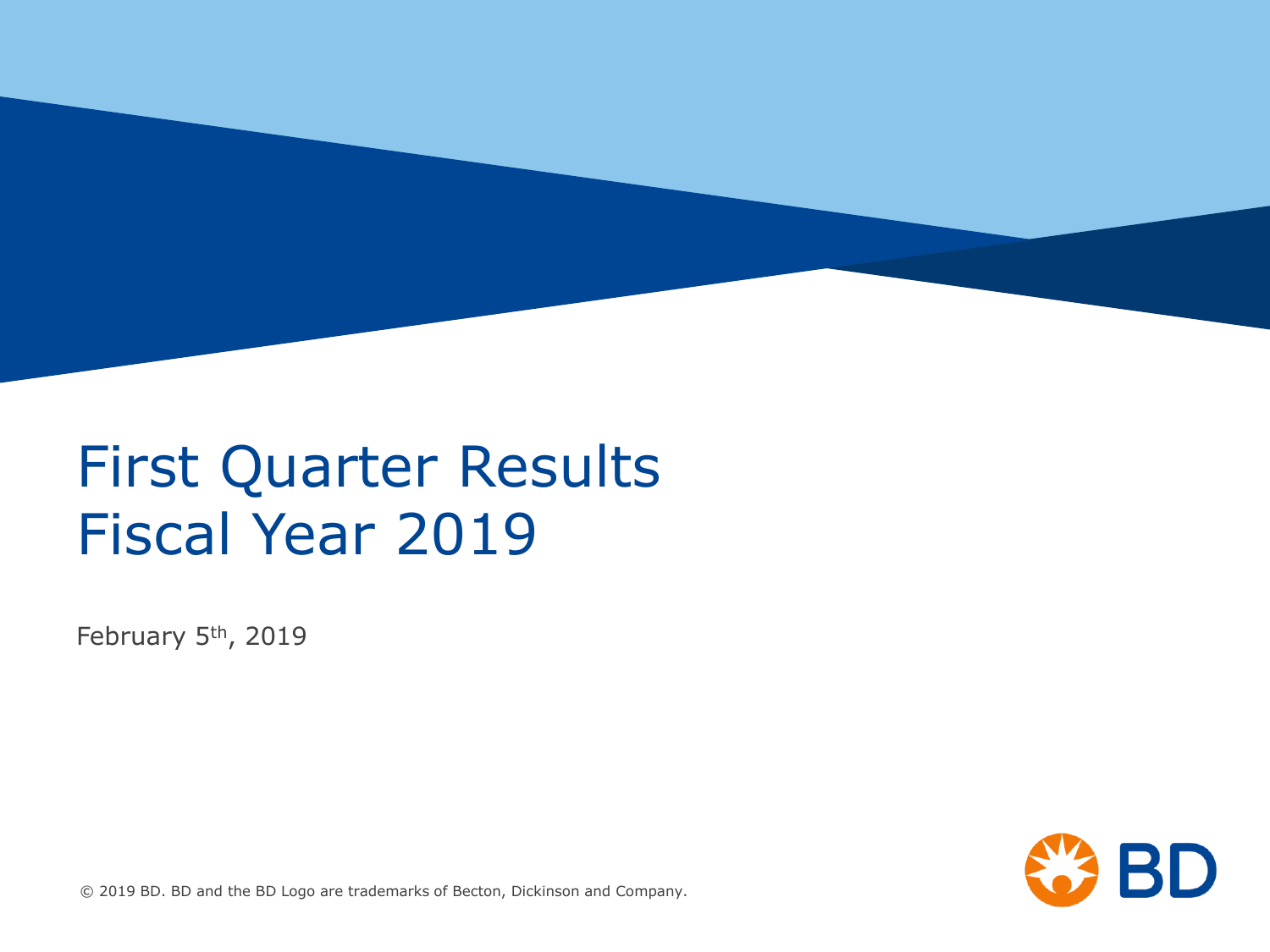#### **Forward-Looking Statements**

• These materials include forward-looking statements and it's possible that actual results could differ from our expectations. Factors that could cause such differences appear in our earnings release furnished as an exhibit to the Form 8-K that BD filed today with the SEC, and in our recent SEC filings.

#### **Non-GAAP Financial Measures**

- These materials also include Non-GAAP financial measures. A reconciliation to the comparable GAAP measures can be found herein, or in our earnings release and the financial schedules attached thereto.
- Certain financial information excludes the impact of the following items:
	- 1.Foreign currency translation.
	- 2.Adjustments to current and prior year periods as noted in the schedules in the appendix of this presentation.
- Reconciliations of certain forward-looking non-GAAP financial measures to the most directly comparable GAAP financial measures are omitted from the financial schedules attached hereto as we are unable to provide such reconciliations without unreasonable efforts. Sufficient information is not available to calculate certain forward-looking adjustments required for such reconciliations, including future restructuring charges and acquisition-related costs. We expect these future charges and costs could have a potentially significant impact on our future GAAP financial results.
- Basis of Presentation for Revenue Growth Metrics: All revenue amounts are presented on a GAAP basis. As such, all FY 2018 revenue amounts reflect BD standalone results in Q1'18 and BD + Bard results starting in Q2'18. In addition, revenue amounts reflect the BD / Bard portfolio alignment. Comparable FXN revenue growth reflects growth on a currency neutral basis, adjusted to include Bard in all periods, excludes divestitures, and reflects BD / Bard portfolio alignment. Reconciliations of comparable FXN revenue growth to the comparable GAAP measure are included in our earnings release and the related financial schedules.
- A copy of our earnings release, including the financial schedules, is posted on the "Investors" section of the BD.com website.

Note: All figures on accompanying slides are rounded. Totals may not add due to rounding. Percentages are based on un-rounded figures.  $FXN = Estimated foreign exchange-neutral currency growth.$   $$ = Dollars in millions, except per share data.$ 

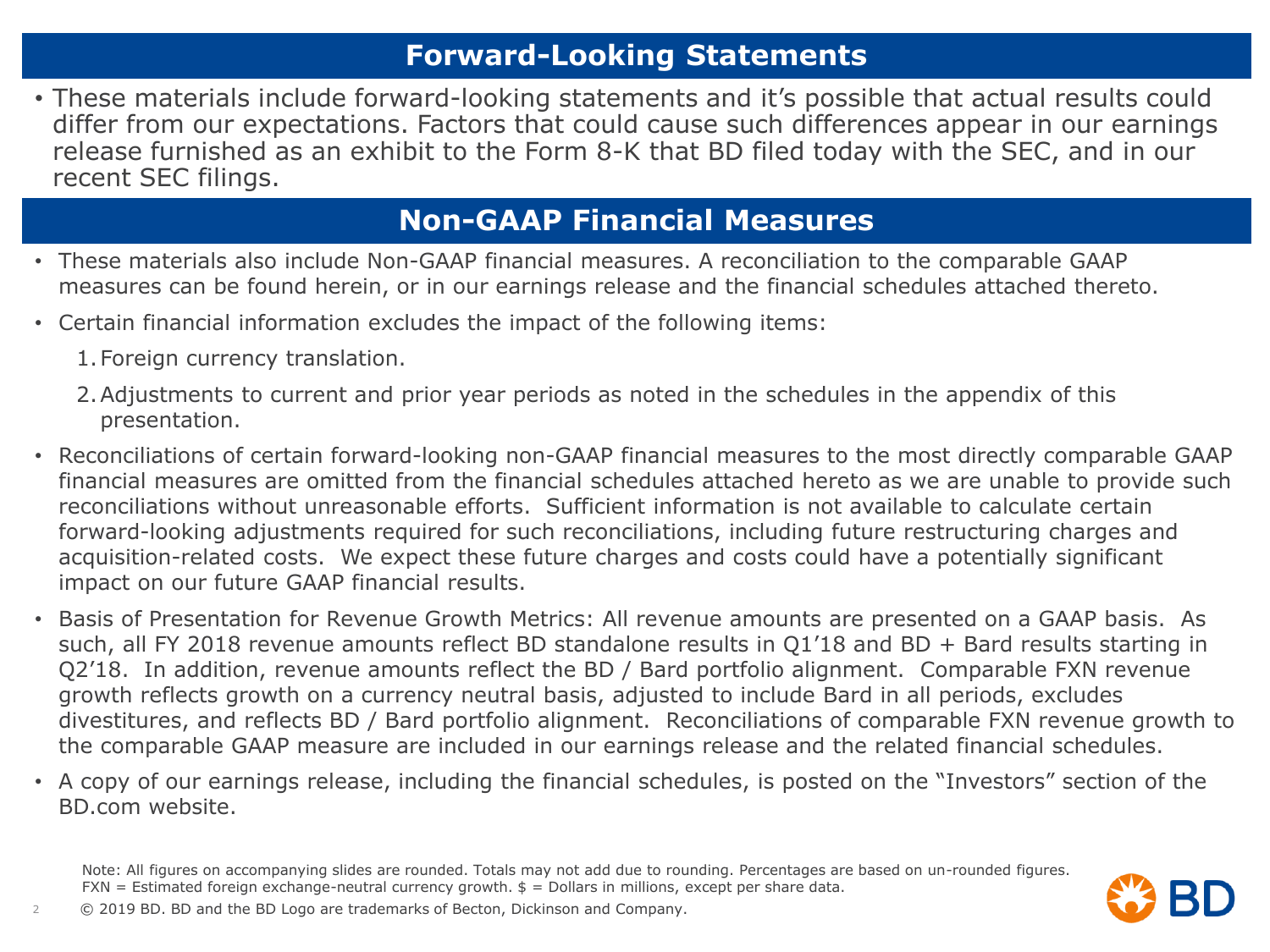### Executive overview

### **Vincent A. Forlenza** Chairman and CEO

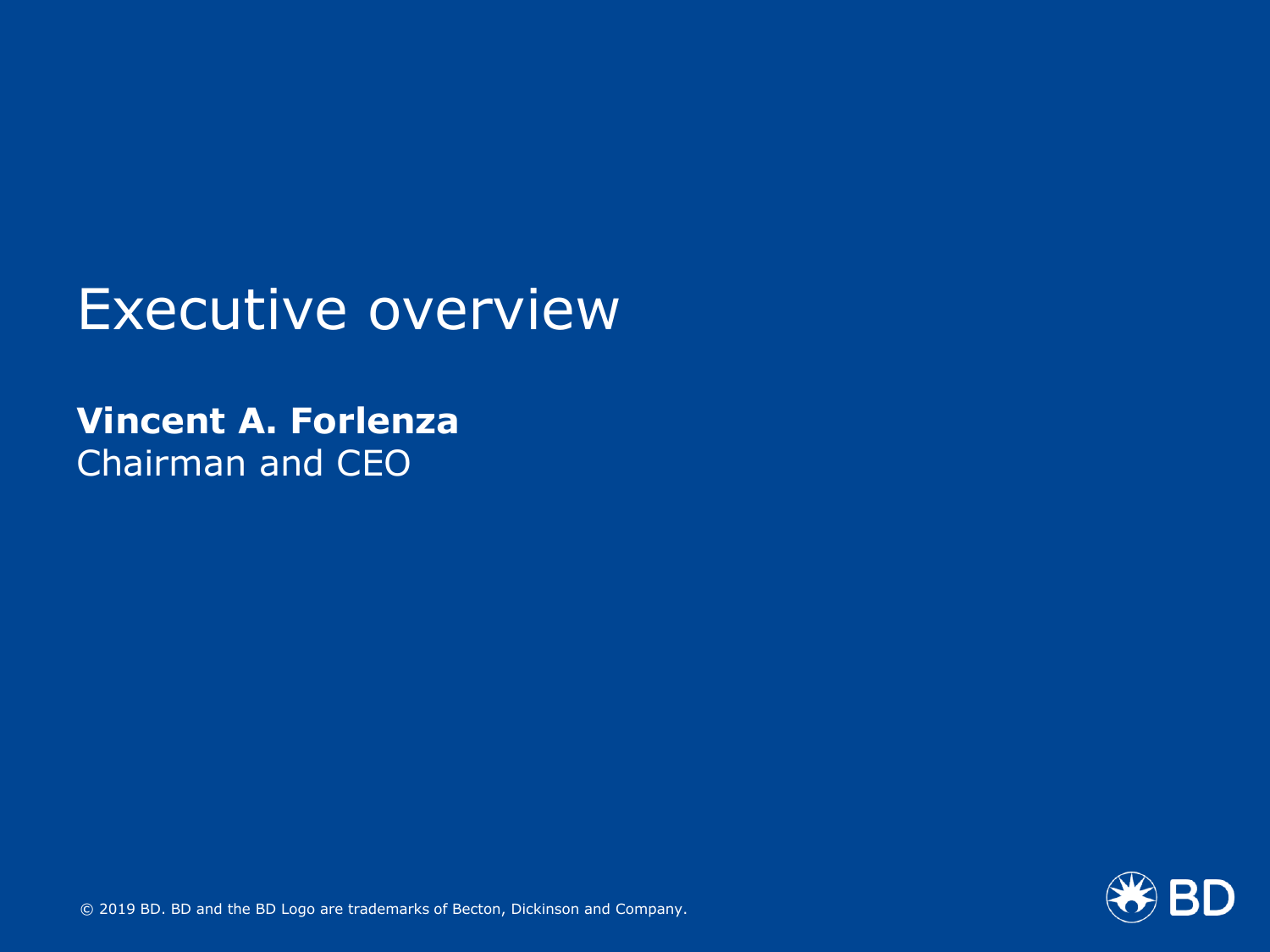# BD strategy and execution toward advancing the world of health

#### **Our long-term strategy is focused on**

- Providing **leading medical technologies** and **innovative solutions** for our customers and their patients,
- **Driving sustainable healthcare** by increasing access, driving better outcomes, mitigating system cost pressures, and improving health care safety, through:

| <b>Medical</b>                                                       | <b>Life Sciences</b>                                             | <b>Interventional</b>                                                |
|----------------------------------------------------------------------|------------------------------------------------------------------|----------------------------------------------------------------------|
| • Improving medication<br>management across<br>the continuum of care | Enhancing the<br>diagnosis of infectious<br>disease and cancer   | • Advancing the<br>management of high<br>burden diseases             |
| • Leading in infection<br>prevention and health<br>care safety       | • Empowering research<br>insights inside and<br>outside the cell | Enabling surgical and<br>$\bullet$ .<br>interventional<br>procedures |

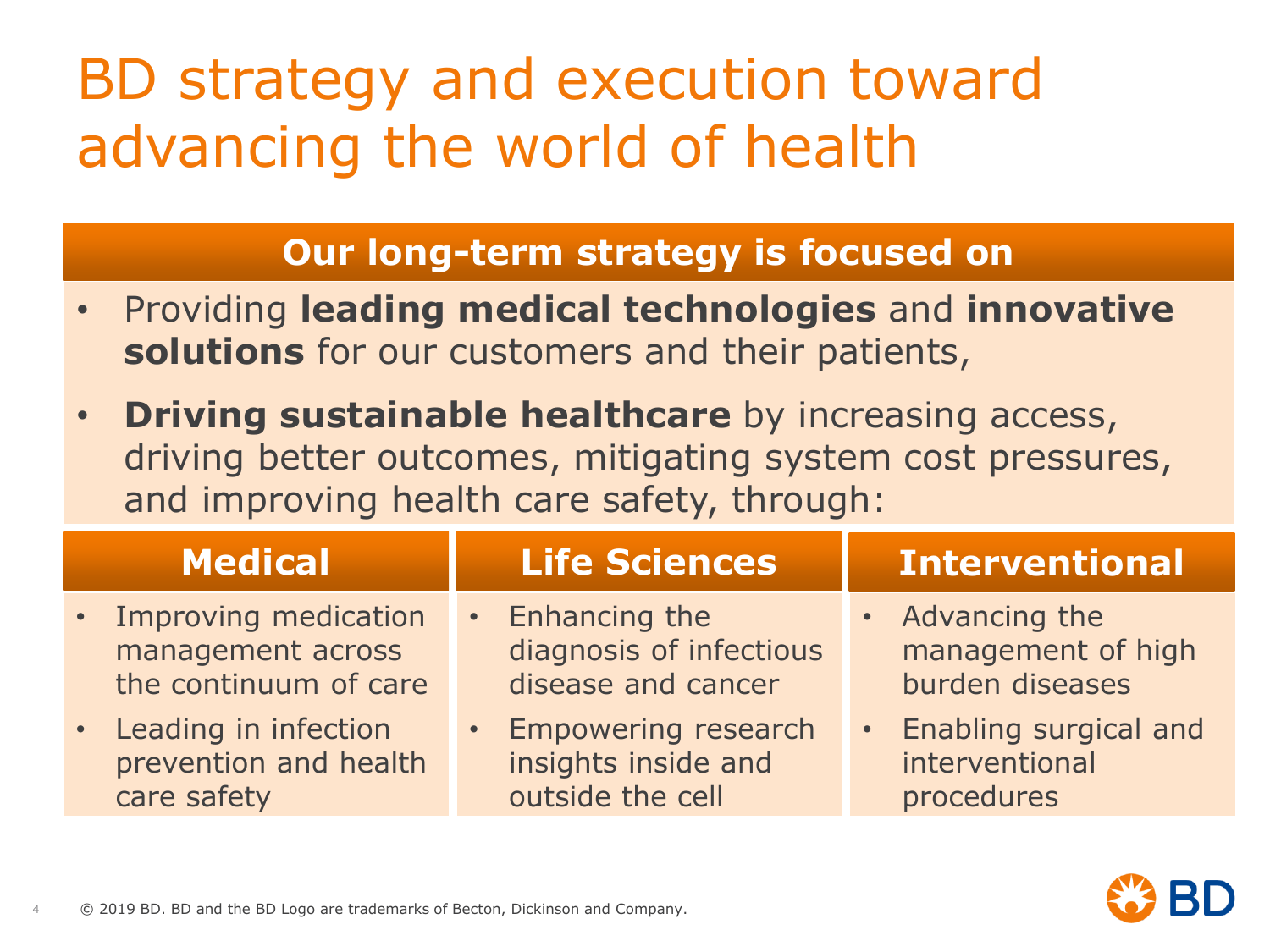# Q1 FY 2019 Business highlights

### **Strong BD + Bard performance one-year post close is evidence that we are successfully executing our growth-based strategy**

- Revenue performance better than expectations with mid-single digit growth across all three segments
- Strong margin expansion driving operating leverage
- Bard cost and revenue synergy capture activities are on-track
- Reaffirm revenue and adjusted EPS guidance for FY 2019
- We expect continued momentum over the rest of the year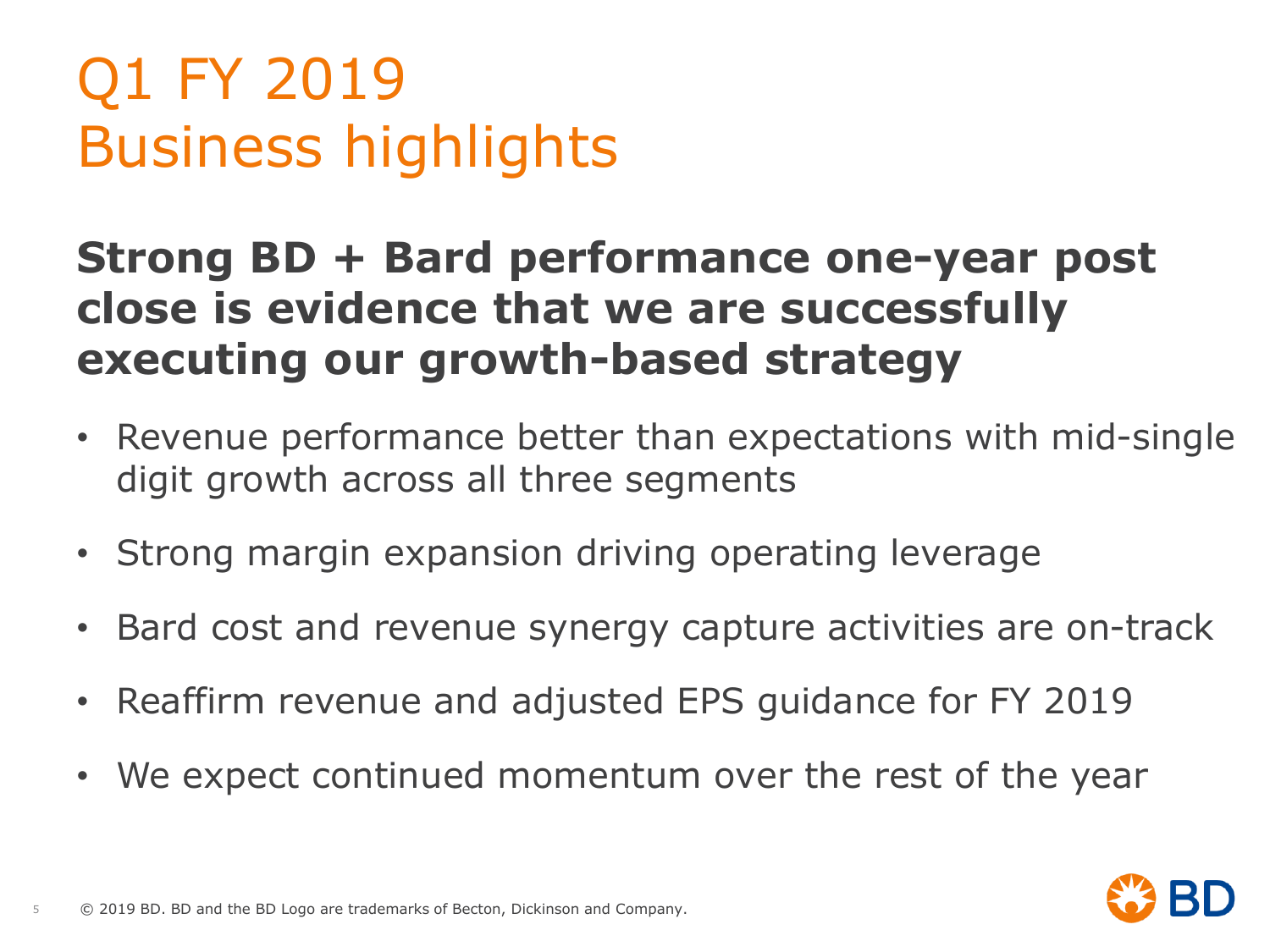## Financial performance

**Christopher Reidy** Executive Vice President, CFO and Chief Administrative Officer

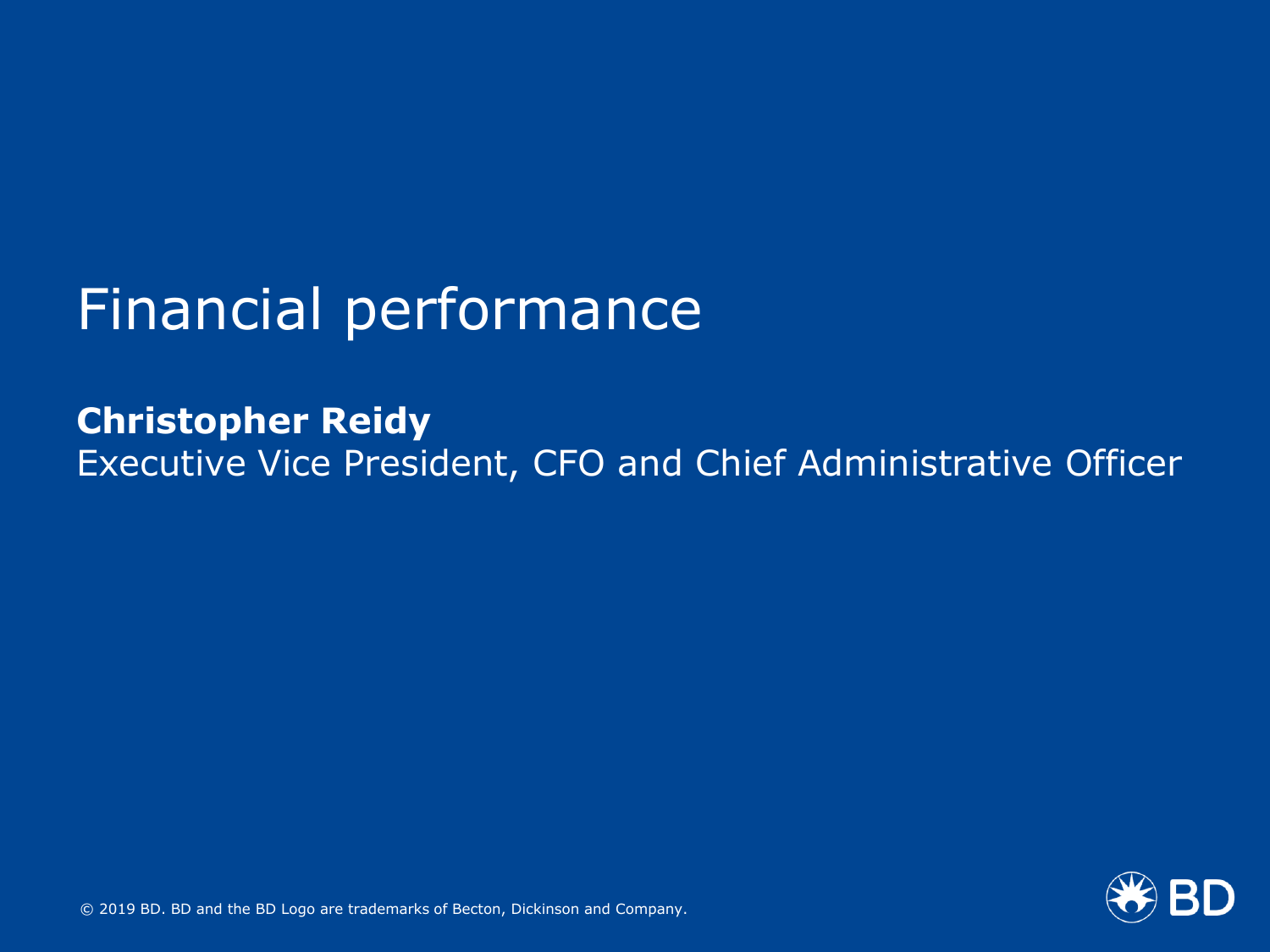## Q1 FY 2019 Financial highlights

Q1 revenues driven by mid-single digit performance across the segments

Q1 gross margins of 56.3% and operating margin expansion of +170 bps FXN

#### **Revenue growth: Margin Expansion: Capital deployment:**

- \$400M debt pay down in the first quarter
- 3.8x gross leverage at Dec 31st

|                                        | <b>First Quarter</b> |
|----------------------------------------|----------------------|
| <b>Revenues</b>                        | \$4,160              |
| % Growth                               | $+37.1%$             |
| Comparable FXN % Growth <sup>(1)</sup> | $+5.2%$              |
| <b>Adjusted EPS(2)</b>                 | \$2.70               |
| % Growth                               | $+8.9%$              |
| FXN % Growth                           | $+14.9%$             |

(1) Reflects comparable revenue growth on a currency neutral basis, adjusted to include Bard, excludes divestitures, and reflects BD / Bard portfolio alignment.

(2) Current and prior-year adjusted diluted earnings per share results exclude, among other things, the impact of purchase accounting adjustments (including the non-cash amortization of acquisition-related intangible assets); integration, and restructuring and transaction costs.

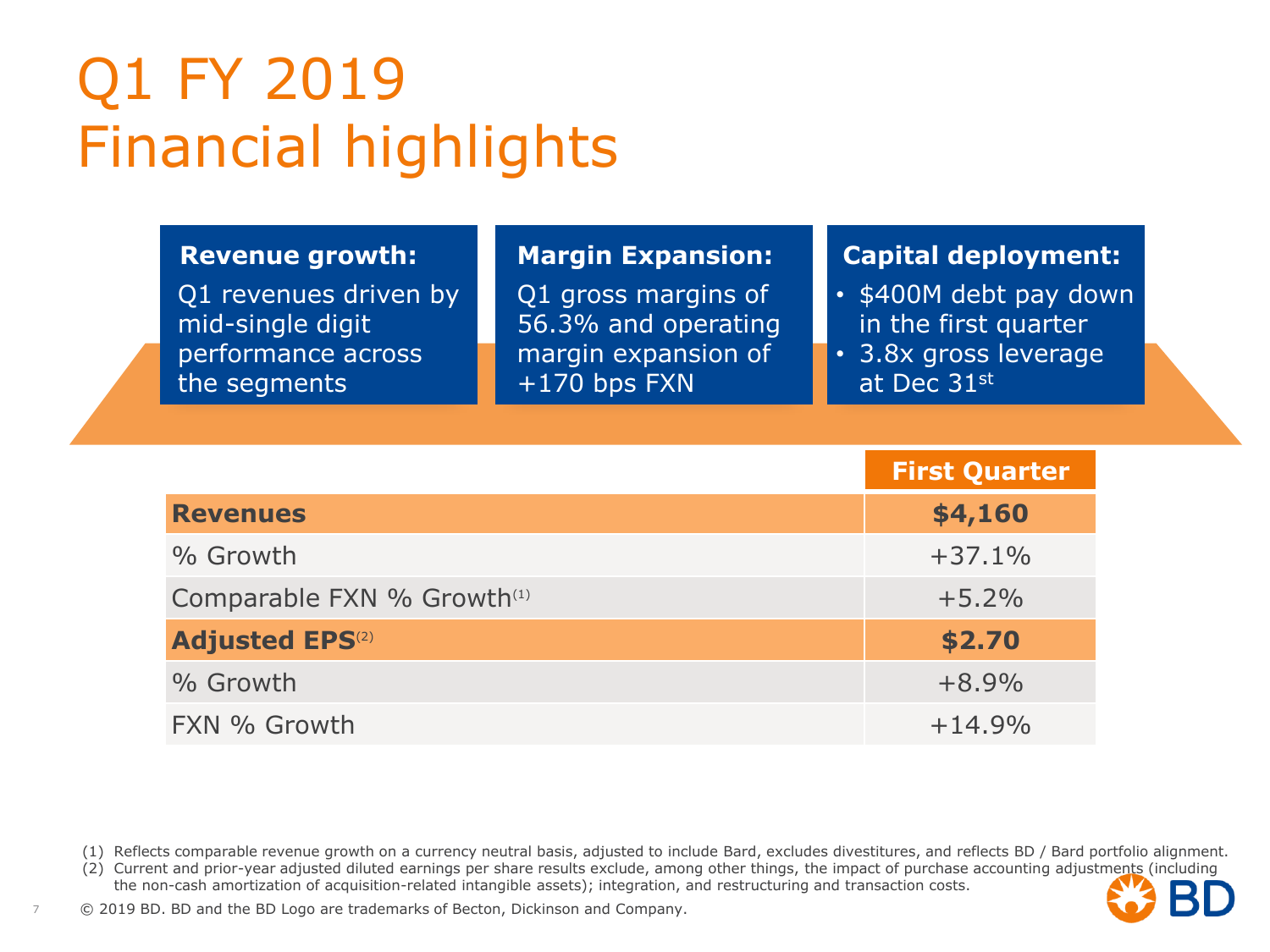## Q1 FY 2019 Medical segment update

|                                        |         | <b>First Quarter</b> |                                              |
|----------------------------------------|---------|----------------------|----------------------------------------------|
| <b>Revenues</b>                        | \$      | % Growth             | Comparable<br>FXN %<br>Growth <sup>(1)</sup> |
| <b>Medical segment</b>                 | \$2,135 | $+15.3%$             | $+5.2%$                                      |
| <b>Medication Delivery Solutions</b>   | 958     | $+29.1%$             | $+2.9%$                                      |
| <b>Medication Management Solutions</b> | 624     | $+6.2%$              | $+6.7%$                                      |
| <b>Diabetes Care</b>                   | 274     | $(1.3\%)$            | $+0.6%$                                      |
| <b>Pharmaceutical Systems</b>          | 280     | $+14.0%$             | $+15.7%$                                     |



(1) Reflects comparable revenue growth on a currency neutral basis, adjusted to include Bard, excludes divestitures, and reflects BD / Bard portfolio alignment.

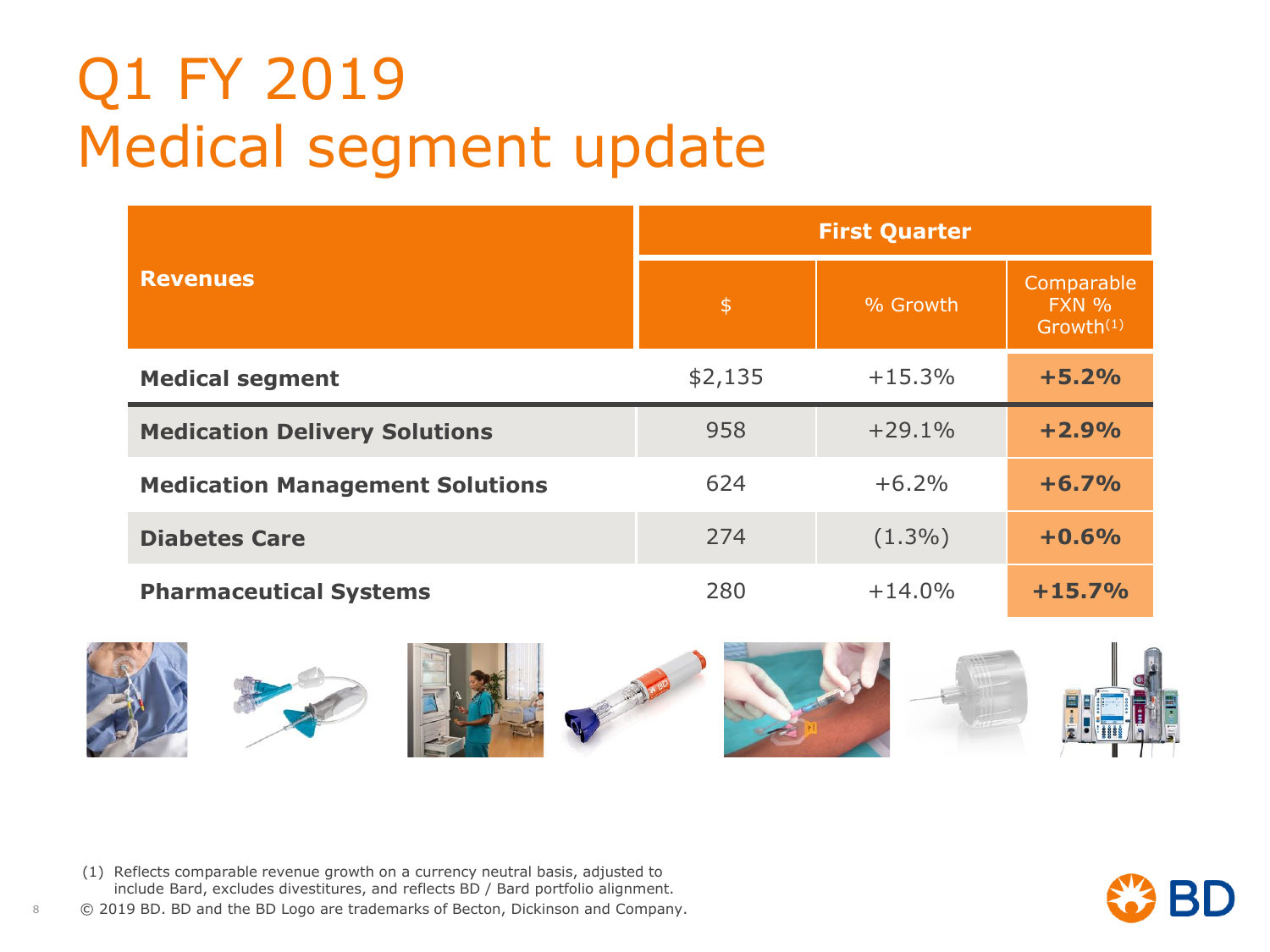## Q1 FY 2019 Life Sciences segment update

|                              |               | <b>First Quarter</b> |                                       |
|------------------------------|---------------|----------------------|---------------------------------------|
| <b>Revenues</b>              | $\frac{4}{5}$ | % Growth             | Comparable FXN<br>$%$ Growth $^{(1)}$ |
| <b>Life Sciences segment</b> | \$1,056       | $+1.0%$              | $+4.7%$                               |
| <b>Diagnostic Systems</b>    | 382           | $+0.2%$              | $+2.7%$                               |
| <b>Preanalytical Systems</b> | 393           | $+4.7%$              | $+7.6%$                               |
| <b>Biosciences</b>           | 281           | $(2.8\%)$            | $+3.6%$                               |



(1) Reflects comparable revenue growth on a currency neutral basis, adjusted to include Bard, excludes divestitures, and reflects BD / Bard portfolio alignment.

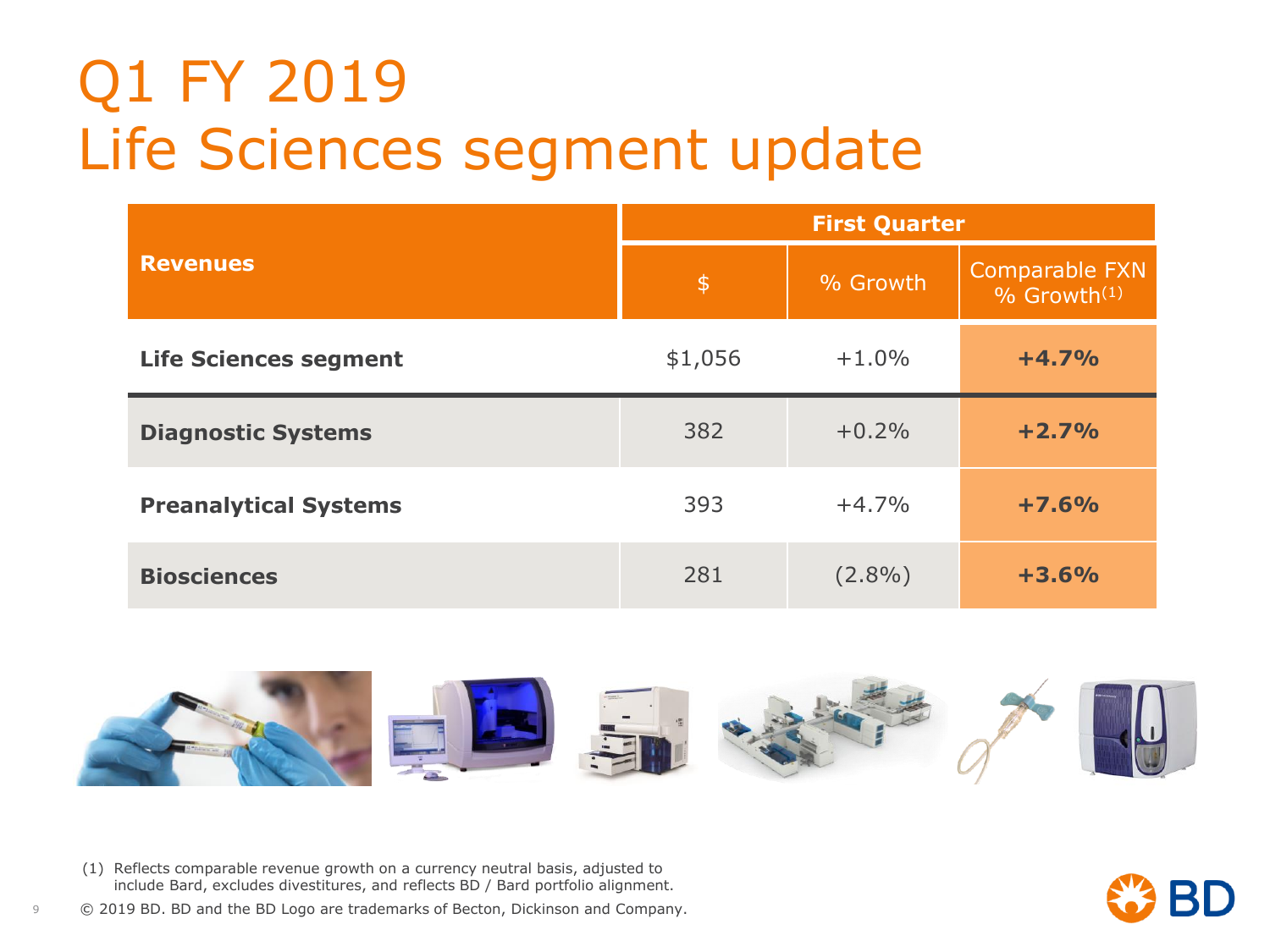## Q1 FY 2019 Interventional segment update

|                                    |               | <b>First Quarter</b> |                                           |
|------------------------------------|---------------|----------------------|-------------------------------------------|
| <b>Revenues</b>                    | $\frac{4}{5}$ | % Growth             | Comparable FXN<br>% Growth <sup>(1)</sup> |
| <b>Interventional segment</b>      | \$970         | <b>NM</b>            | $+5.7%$                                   |
| <b>Peripheral Intervention</b>     | 337           | <b>NM</b>            | $+0.6%$                                   |
| <b>Surgery</b>                     | 348           | <b>NM</b>            | $+10.0%$                                  |
| <b>Urology &amp; Critical Care</b> | 285           | <b>NM</b>            | $+7.3%$                                   |



(1) Reflects comparable revenue growth on a currency neutral basis, adjusted to include Bard, excludes divestitures, and reflects BD / Bard portfolio alignment.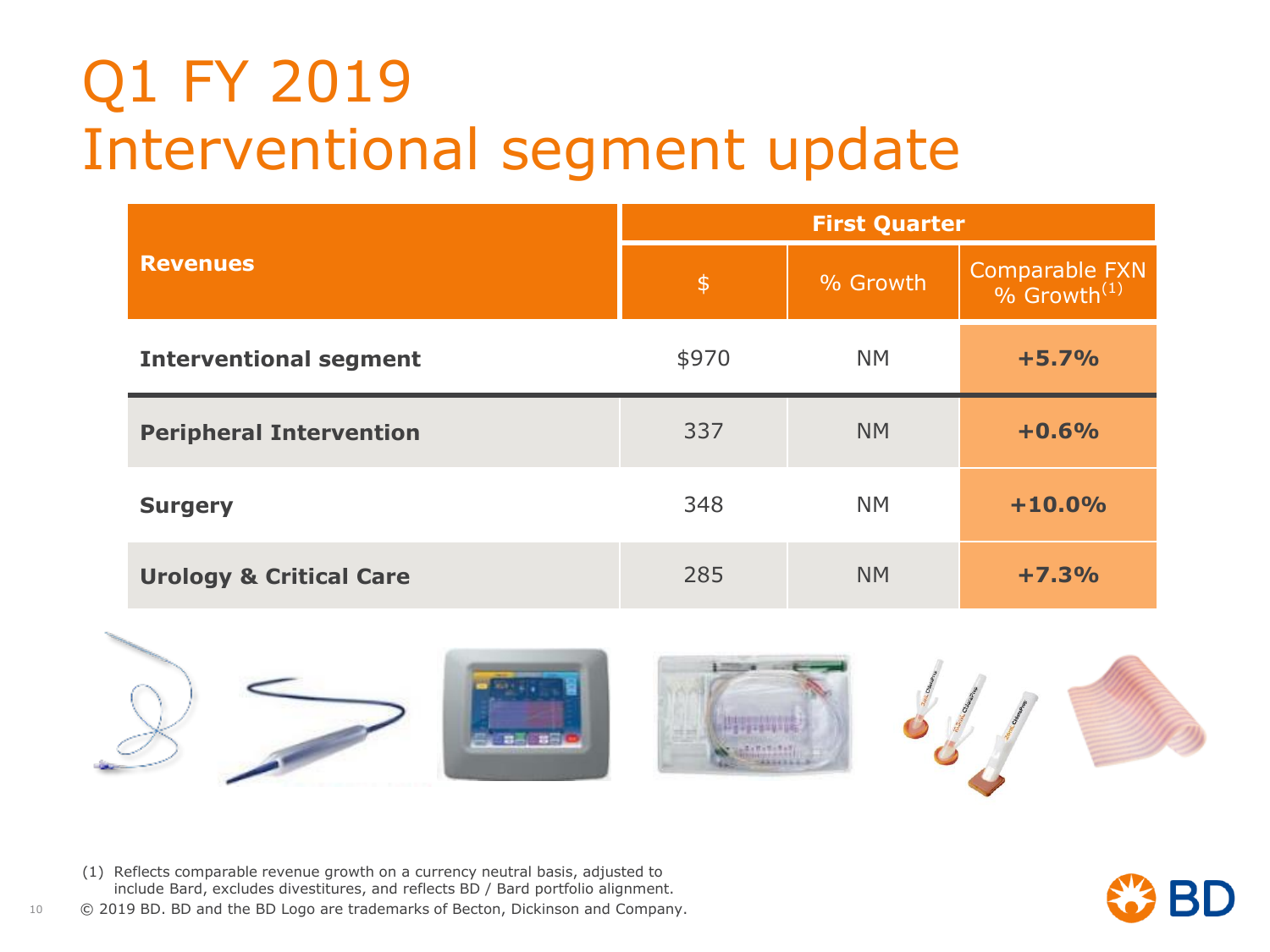# Q1 FY 2019 Geographic revenue highlights

|                          |               | <b>First Quarter</b> |                                              |
|--------------------------|---------------|----------------------|----------------------------------------------|
| <b>Revenues</b>          | $\frac{4}{5}$ | % Growth             | Comparable<br>FXN %<br>Growth <sup>(1)</sup> |
| <b>United States</b>     | \$2,387       | $+44.1%$             | $+6.0%$                                      |
| <b>International</b>     | \$1,773       | $+24.6%$             | $+4.1%$                                      |
| <b>Developed Markets</b> | 3,528         | $+37.1%$             | $+4.7%$                                      |
| <b>Emerging Markets</b>  | 633           | $+24.7%$             | $+7.8%$                                      |
| <b>China</b>             | 275           | $+52.2%$             | $+13.3%$                                     |

(1) Reflects comparable revenue growth on a currency neutral basis, adjusted to include Bard, excludes divestitures, and reflects BD / Bard portfolio alignment.

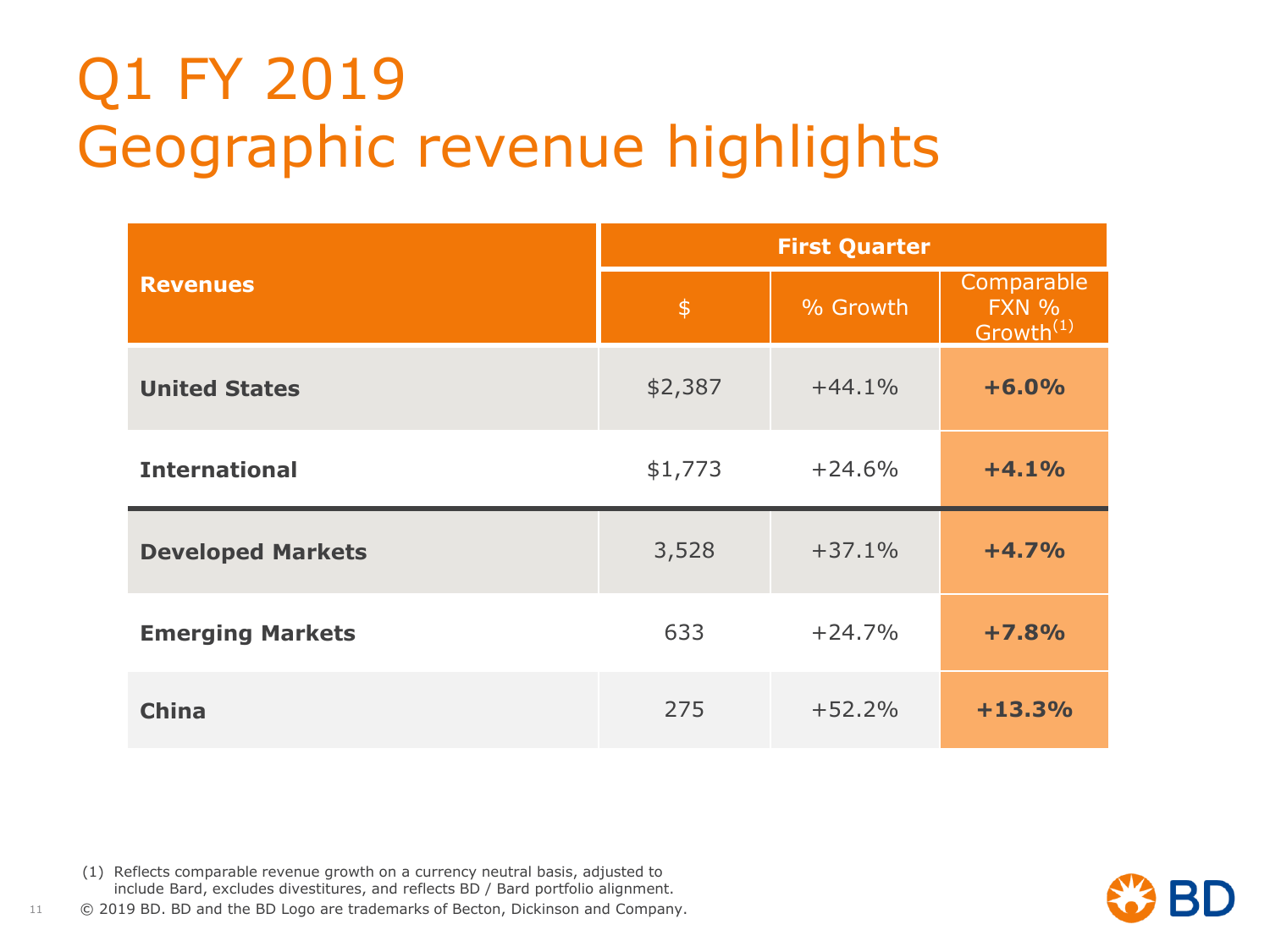# Q1 FY 2019 adjusted income statement

| As adjusted <sup>(1)</sup>                                | <b>Q1 FY 2019</b> | % Growth   | % FXN Growth  | <b>Q1 FY 2018</b> |
|-----------------------------------------------------------|-------------------|------------|---------------|-------------------|
| <b>Revenues</b><br>Comparable % FXN Growth <sup>(2)</sup> | \$4,160           | 35.1%      | 37.1%<br>5.2% | \$3,080           |
| <b>Gross profit</b><br>% of revenues                      | 2,344<br>56.3%    | 38.5%      | 42.8%         | 1,692<br>54.9%    |
| SSG&A<br>% of revenues                                    | 1,071<br>25.7%    | $(39.0\%)$ | $(41.1\%)$    | 771<br>25.0%      |
| R&D<br>% of revenues                                      | 255<br>6.1%       | $(33.3\%)$ | $(33.7\%)$    | 191<br>6.2%       |
| <b>Operating income</b><br>% of revenues                  | 1,018<br>24.5%    | 39.4%      | 46.9%         | 730<br>23.7%      |
| Interest / Other, Net                                     | 141               |            |               | 80                |
| Tax rate                                                  | 11.2%             |            |               | 16.4%             |
| <b>Net Income</b>                                         | 779               | 43.3%      | 50.8%         | 544               |
| <b>Preferred Dividend</b>                                 | 37.9              |            |               | n/a               |
| <b>Net Income applicable to</b><br>common shareholders    | 741               | 36.3%      | 43.8%         | 544               |
| Share Count                                               | 274.3             |            |               | 219.0             |
| <b>Adjusted EPS</b> <sup>(3)</sup>                        | \$2.70            | 8.9%       | 14.9%         | \$2.48            |

(1) Figures other than Revenue and Preferred Dividend are "as adjusted."

(2) Reflects comparable revenue growth on a currency neutral basis, adjusted to include Bard, excludes divestitures, and reflects BD / Bard portfolio alignment.

(3) Current and prior-year adjusted diluted earnings per share results exclude, among other things, the impact of purchase accounting adjustments (including the non-cash

amortization of acquisition-related intangible assets); integration, and restructuring and transaction costs. Note: Above figures reflects favorable / (unfavorable) performance versus last year.

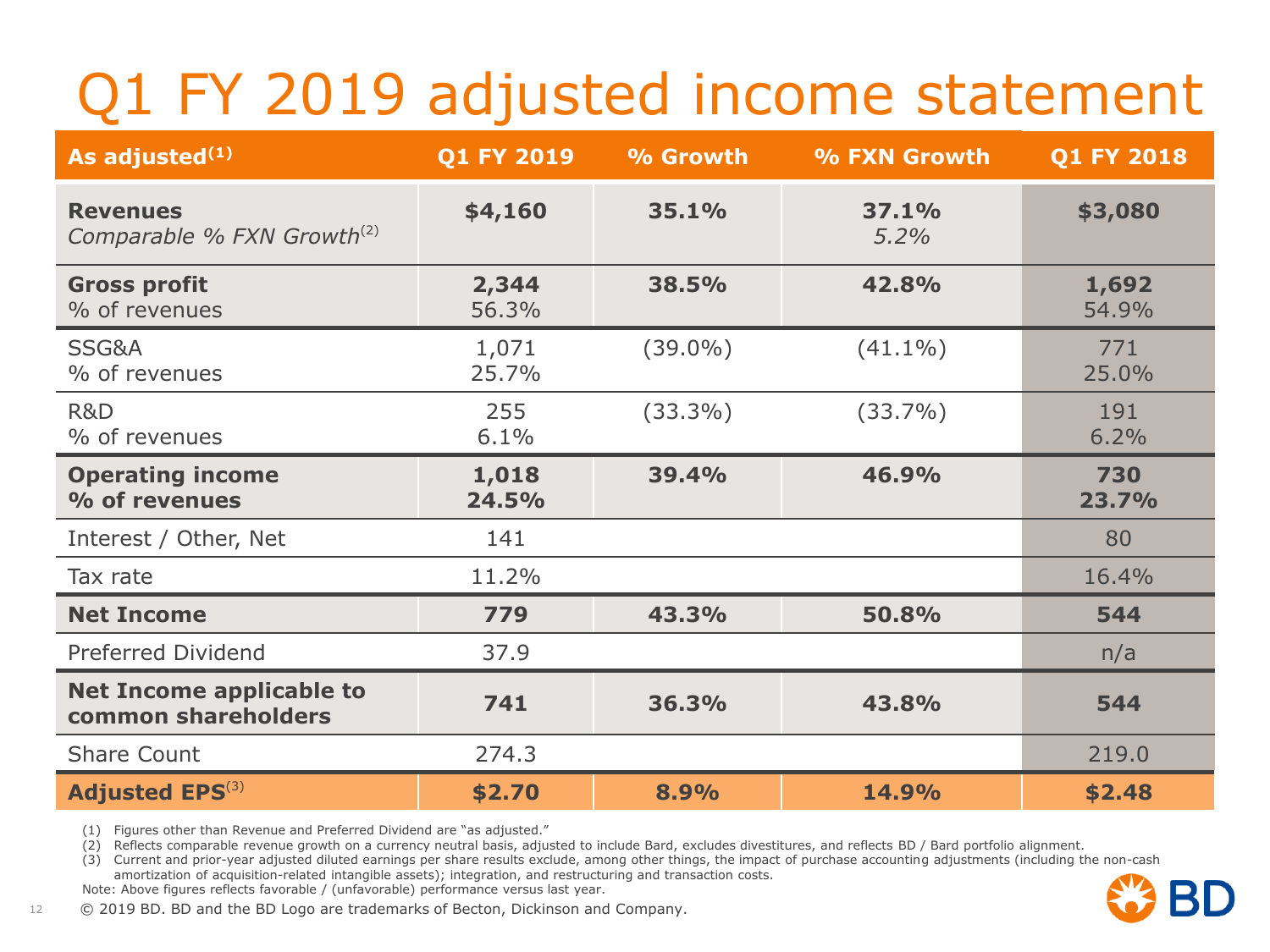# Q1 FY 2019 adjusted gross and operating margins



(1) Underlying margin expansion excludes currency and pension impacts for all periods.

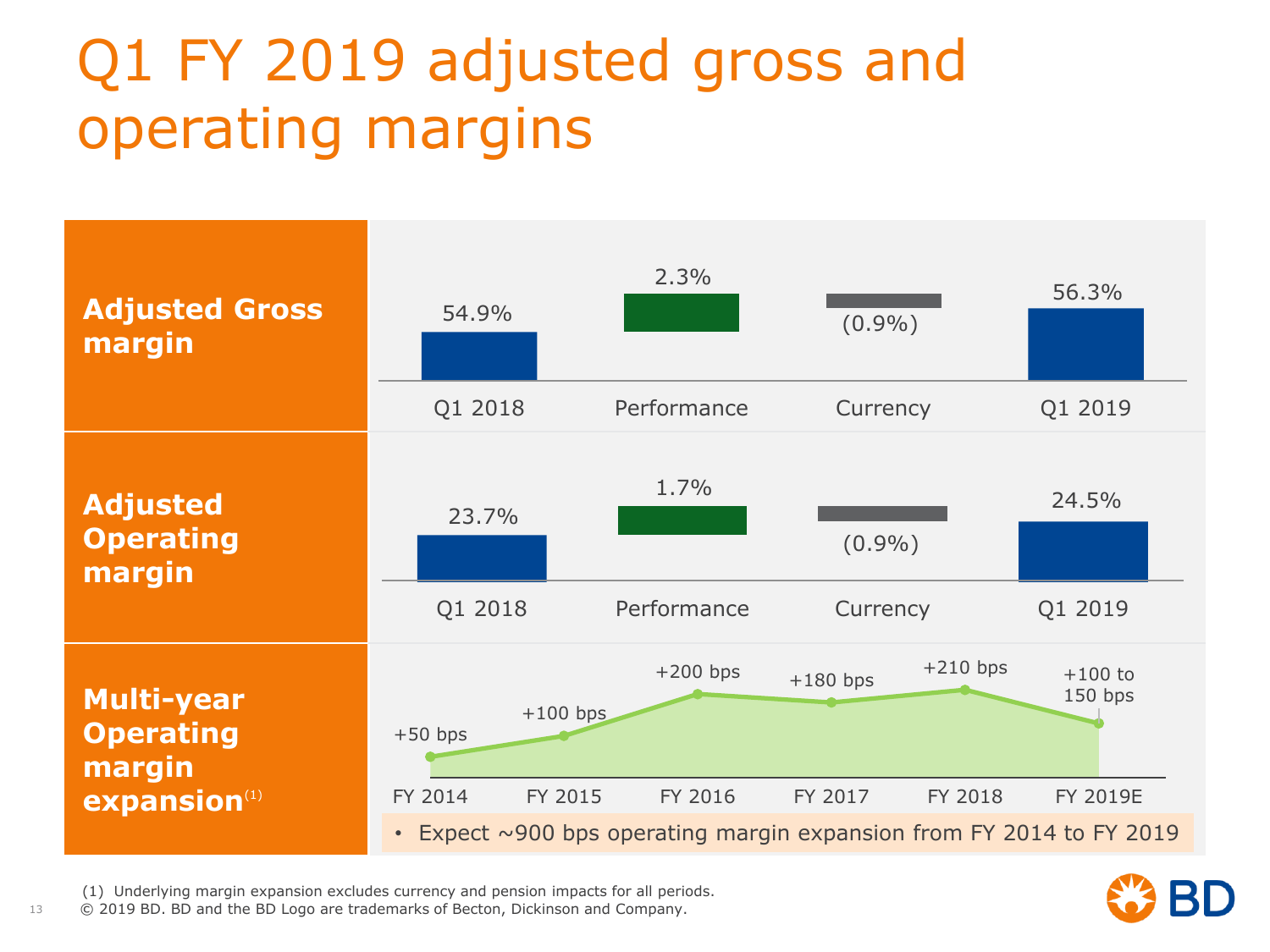### **Guidance**

### **Christopher Reidy** Executive Vice President, CFO and Chief Administrative Officer

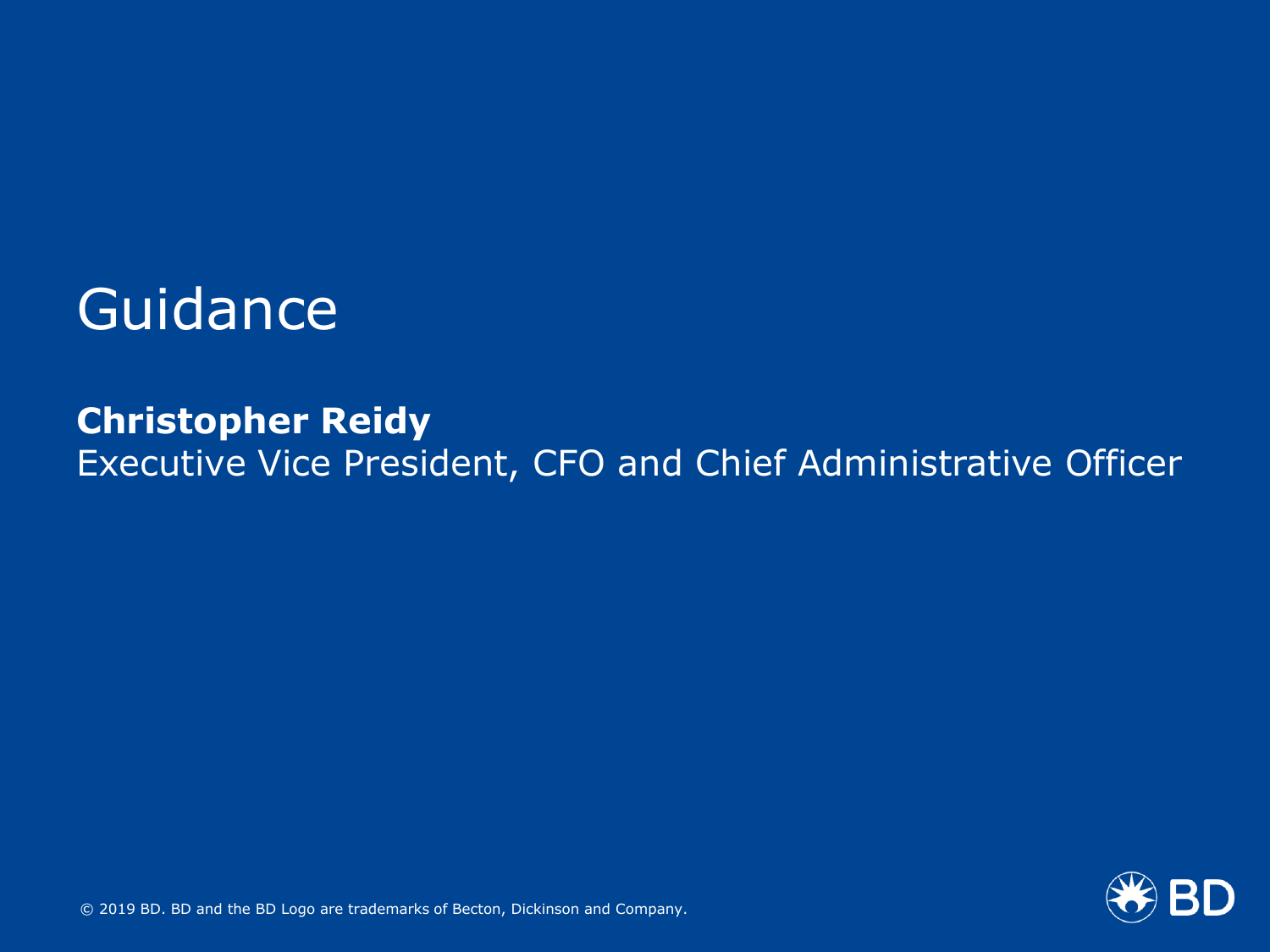## FY 2019 revenue guidance

| <b>Comparable Revenues FXN</b><br>% Growth Guidance <sup>(1)</sup> | <b>FY 2019</b><br>Guidance |
|--------------------------------------------------------------------|----------------------------|
| <b>BDX</b>                                                         | 5.0% to $6.0\%$            |
| <b>Medical</b>                                                     | 5.0% to $6.0\%$            |
| <b>Life Sciences</b>                                               | 4.0% to $5.0\%$            |
| <b>Interventional</b>                                              | 6.0% to $7.0\%$            |

- No change to revenue guidance from November
- (1) Reflects comparable revenue growth on a currency neutral basis, adjusted to include Bard, excludes divestitures, and reflects BD / Bard portfolio alignment.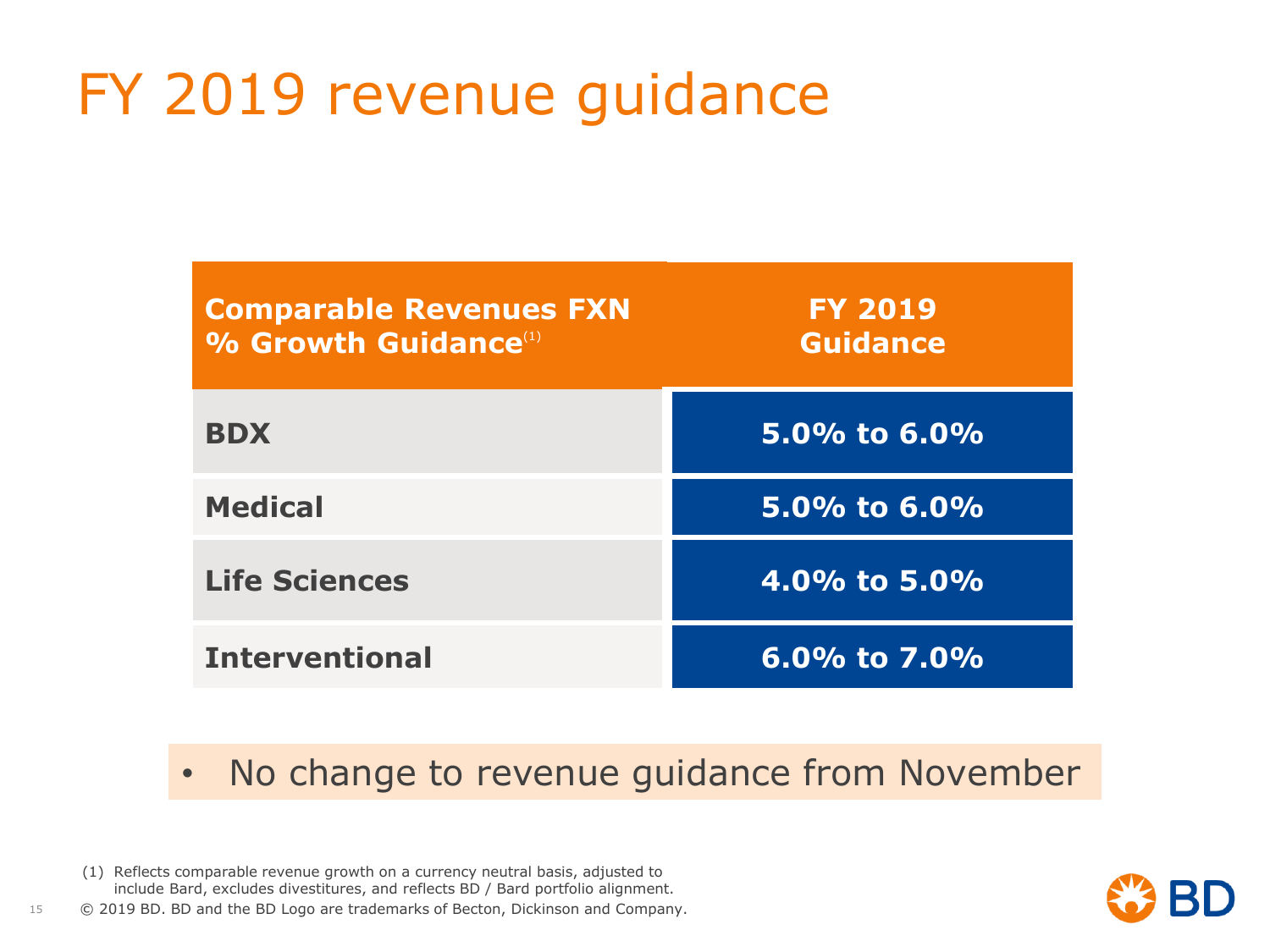# $FY$  2019 adjusted EPS guidance $T$



#### • No change to adjusted EPS guidance from November

- (1) Current and prior-year adjusted diluted earnings per share results exclude, among other things, the impact of purchase accounting adjustments (including the non-cash amortization of acquisition-related intangible assets); integration, restructuring and transaction costs; a litigation charge and the reversal of a litigation reserve; and the loss on debt extinguishment.
- (2) Underlying EPS FXN growth excludes FY19 headwinds, favorable tax rate and estimated FX impact.
- 16 © 2019 BD. BD and the BD Logo are trademarks of Becton, Dickinson and Company.

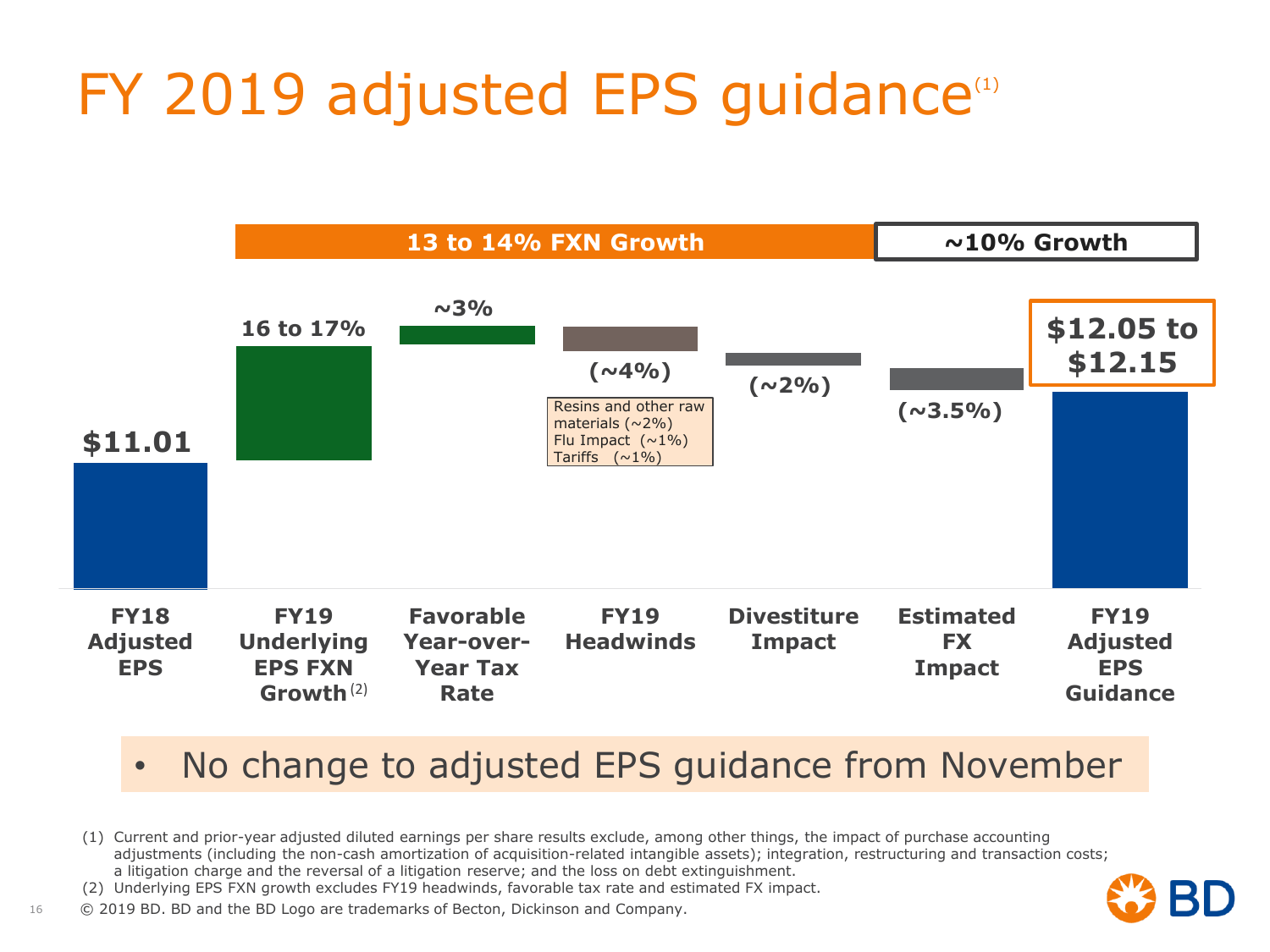# FY 2019 guidance

| <b>As adjusted</b>                                        | <b>February Guidance</b>            | <b>November Guidance</b>            |
|-----------------------------------------------------------|-------------------------------------|-------------------------------------|
| <b>BD Comparable Revenues FXN % Growth</b> <sup>(1)</sup> | 5.0% to 6.0%                        | 5.0% to 6.0%                        |
| <b>Revenue - FX Impact</b>                                | $(\sim\!\!2.0\%)$                   | $(\sim\!\!2.0\%)$                   |
| <b>BD Reported Revenues</b>                               | 8.5.% to 9.5%                       | 8.5% to 9.5%                        |
| Gross margin                                              | 56.5% to 57.5%                      | 56.5% to 57.5%                      |
| SSG&A (% of sales)                                        | 24.5% to 25.5%                      | 24.5% to 25.5%                      |
| R&D (% of sales)                                          | $~6.0\%$                            | $~0.0\%$                            |
| Operating margin<br>Operating margin expansion FXN        | 25.5% to 26.5%<br>$+100$ to 150 bps | 25.5% to 26.5%<br>$+100$ to 150 bps |
| Interest/other, net                                       | (\$475M to \$525M)                  | (\$475M to \$525M)                  |
| Effective tax rate                                        | 14% to 16%                          | 14% to 16%                          |
| Preferred Dividend                                        | (\$152M)                            | (\$152M)                            |
| Share count                                               | $\sim$ 275M                         | $\sim$ 275M                         |
| <b>Adjusted EPS(2)</b>                                    | \$12.05 to \$12.15                  | \$12.05 to \$12.15                  |
| <b>Adjusted EPS FXN % Growth</b>                          | 13% to 14%                          | 13% to 14%                          |
| <b>Adjusted EPS % Growth</b>                              | $~10\%$                             | $~10\%$                             |
| Operating cash flow                                       | ~1.2B                               | $~\sim$ \$4.2B                      |
| Capital expenditures                                      | $~\sim$ \$900M                      | $~\sim$ \$900M                      |

### • No change to FY 2019 guidance from November

(1) Reflects comparable revenue growth on a currency neutral basis, adjusted to include Bard, excludes divestitures, and reflects BD / Bard portfolio alignment.

(2) Current and prior-year adjusted diluted earnings per share results exclude, among other things, the impact of purchase accounting adjustments (including the

non-cash amortization of acquisition-related intangible assets); integration, and restructuring and transaction costs.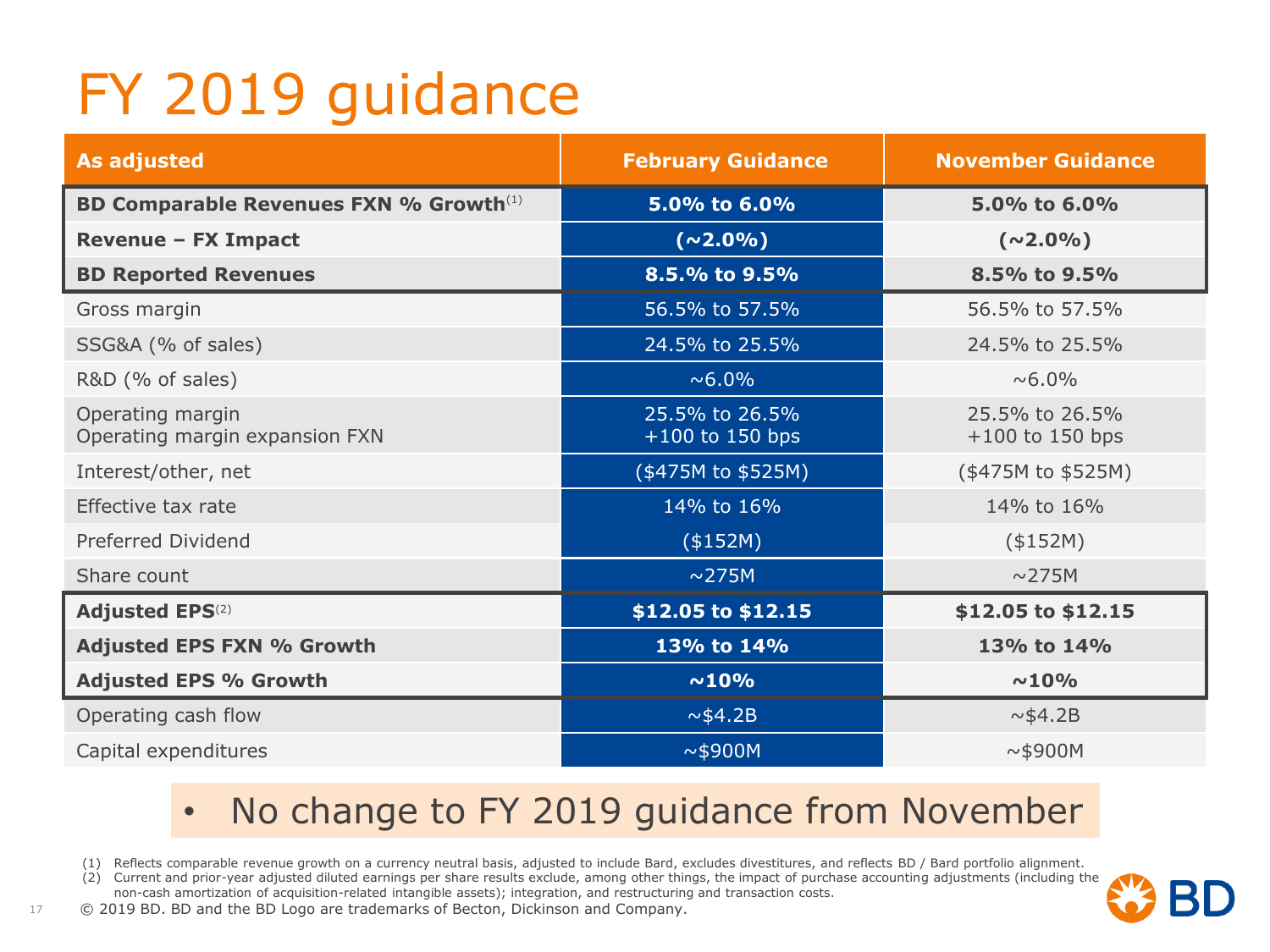### Executive summary

### **Vincent A. Forlenza** Chairman and CEO

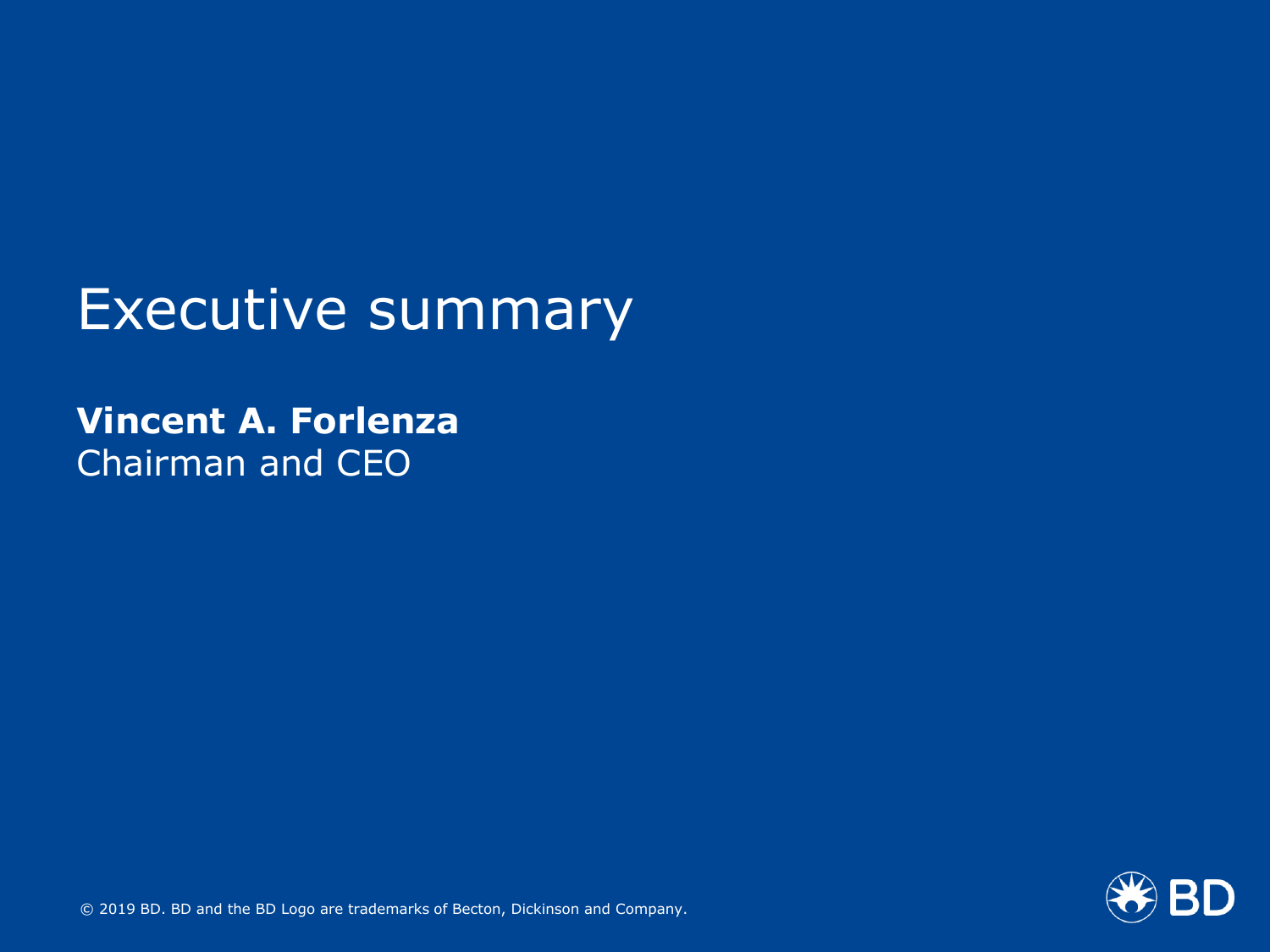# FY 2019 Planned Product Launches

◆ BD PhaSeal™ Optima (US)

- IV Solutions 0.45% sodium chloride and lactated ringers
- PowerGlide® Cue
- BD Provena™ PICC
- ◆ BD Neoflon™ Pro Global **Markets**
- BD Pyxis™ ES 1.6
- ◆ BD HealthSight™ Data Manager 1.1
- ◆ BD HealthSight™ Diversion Analytics
- ◆ BD Pyxis SupplyStation™ RF
- ◆ BD Nano Pro™ pen needles
- Type 2 Patch Pump early access launch (CY19)
- ◆ BD Hylok™ glass pre-fillable syringe platform

- ◆ BD MAX<sup>™</sup> Enteric Viral Panel (US)
- ◆ BD Phoenix<sup>™</sup> CPO Detect (US)
- BD Kiestra™ IdentifA
- BD COR (EU) early access launch
- BD Eclipse™ Ultrafill blood collection safety needle
- BD FACSDuet™ automated sample processor
- BD FACSLyric™ 12 color clinical instrument
- BD Horizon™ brilliant UV dyes
- BD FACSymphony™ S6 sorter
- BD AbSeq protein expression: 400 additional assays

#### **Medical Life Sciences Interventional**

- LUTONIX™ 014 Drug Coated Balloon for Below-the-knee arterial treatment
- Covera™ stent graft (fistula indication)
- Venovo™ (large diameter venous stent)
- WavelinQ™ (Endovascular AV Fistula System)
- ◆ TRIDYNE™ aortic vascular sealant
- OptiFix™ AT (articulating mesh fixation product)
- SureStep™ Externals
- SureStep™ Intermittent catheters
- SureStep™ Male external catheters

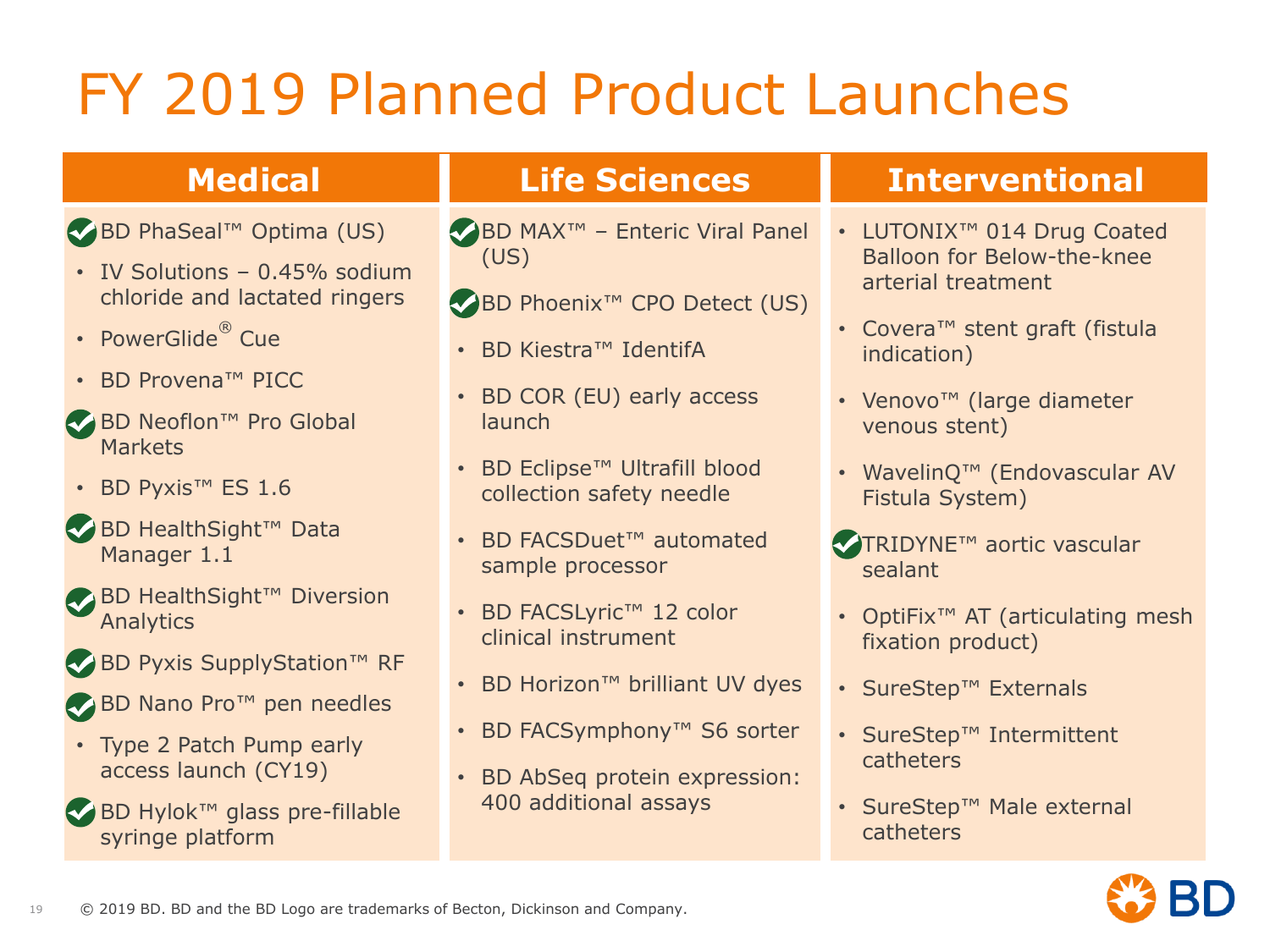# Key takeaways

### **Continued strong momentum one-year post close**

- Good revenue growth driven by breadth of portfolio
- Strong operational performance and cost synergy capture driving sustained margin expansion
- Starting to achieve measurable Bard revenue synergies
- New product pipeline for FY 2019 remains on-track
- Significant opportunity across the BD + Bard portfolio to implement our strategy and drive continued growth
- Confident in our outlook and we expect continued momentum over the rest of the year

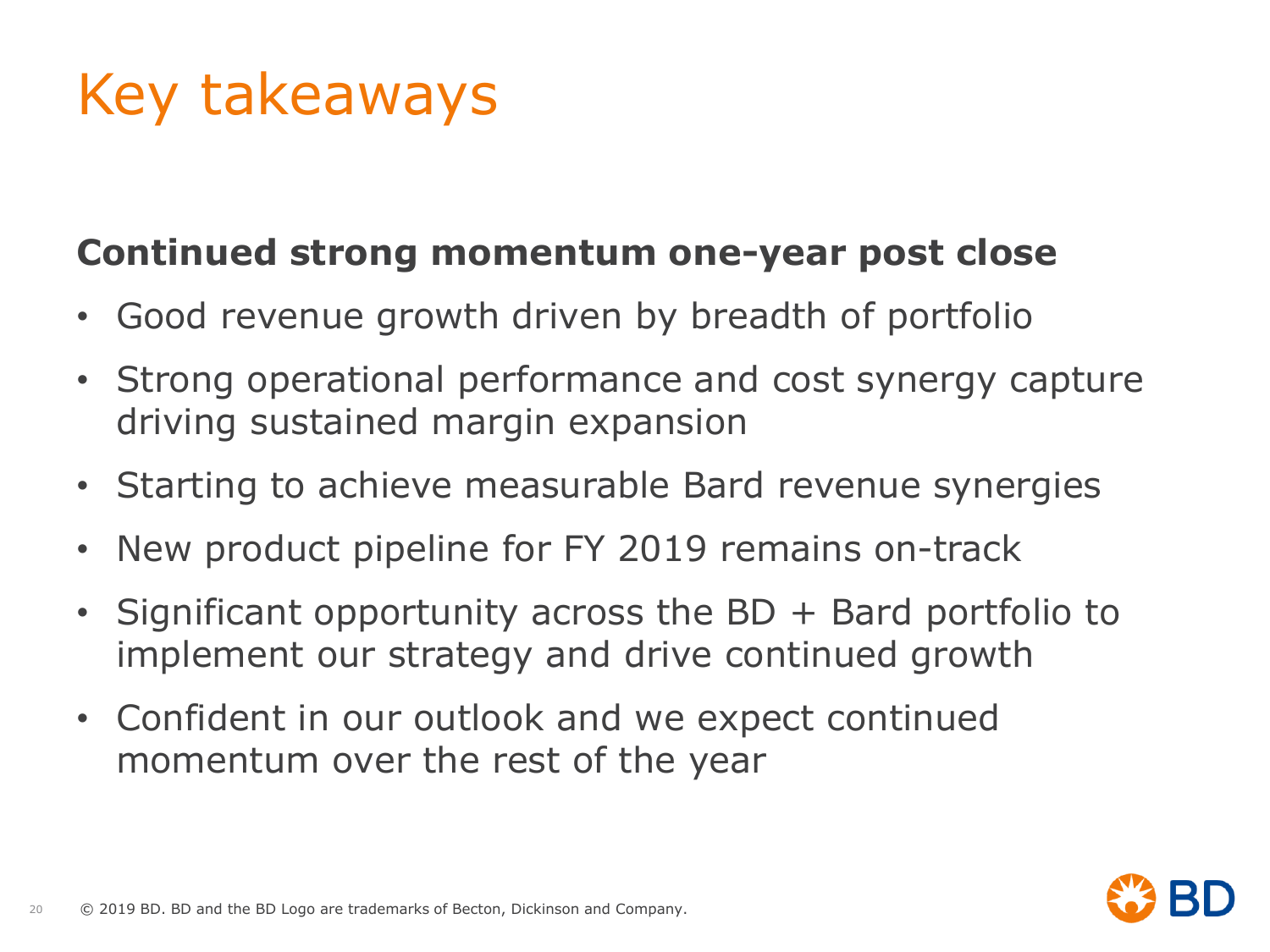

# Advancing the world of health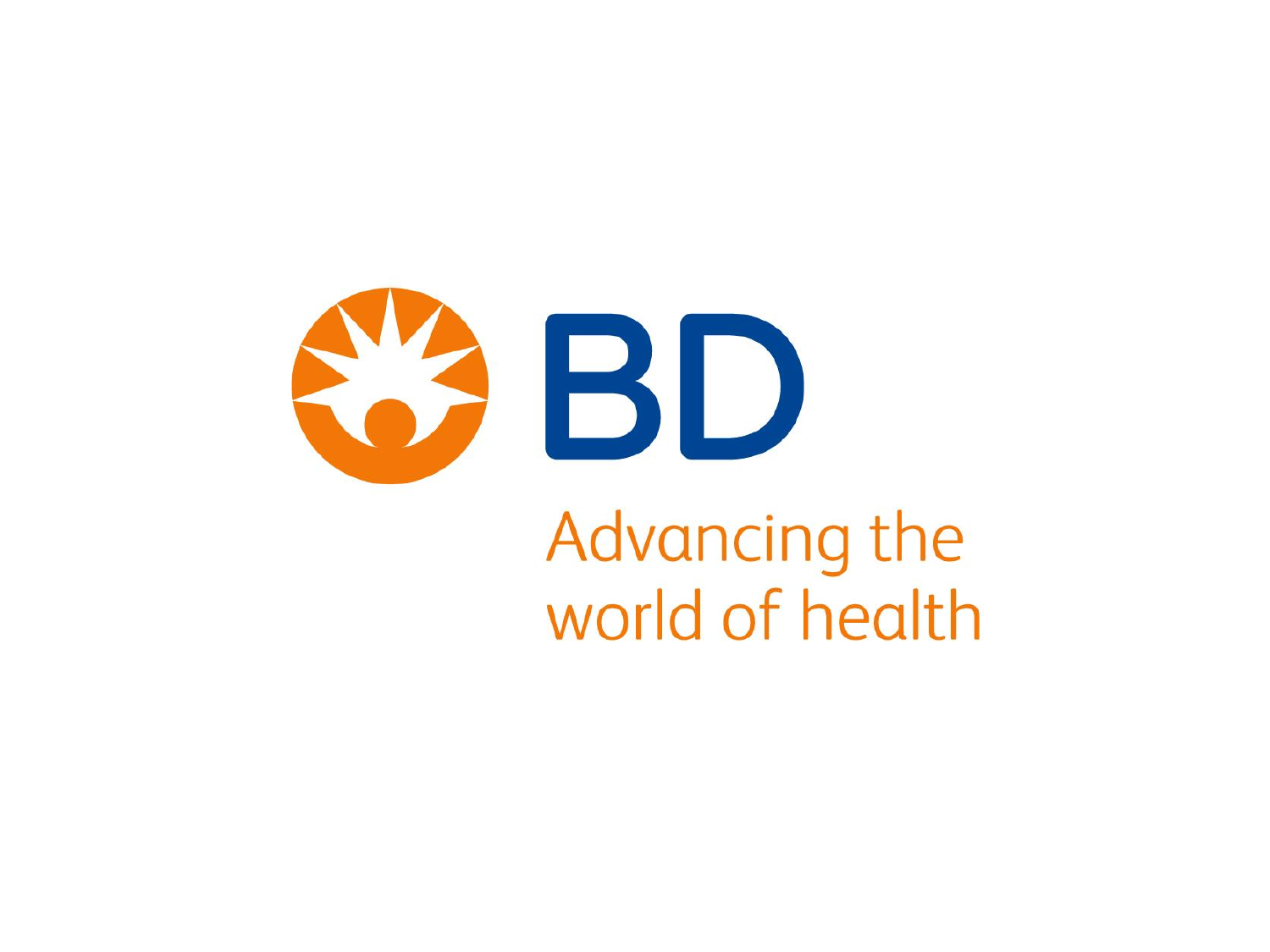# Our focus on sustainable performance



Developing new products and solutions that improve outcomes, reduce system costs and promote healthcare safety

#### **Q1 Update**

**INNOVATION** 

BD completed an enterprise level cybersecurity assessment from UL; BD FACSLyric™ Flow Cytometer is the first BD product to earn UL Cybersecurity Assurance Program Certification.



**ACCESS** 

Providing access to affordable medical technologies to resource limited populations around the globe

#### **Q1 Update**

BD trained the inaugural class of BD Global Health Fellows - Infusion Safety Specialists, for two new partnerships on safe infusion practices in India and Kenya.



Working across the value chain to minimize environmental impact and maintain resilient global operations

#### **Q1 Update**

**EFFICIENCY** 

BD completed a solar installation at our European headquarters in Eysins, Switzerland, helping to increase climate resilience throughout our operations.

**EMPOWERMENT** 

Fostering a purpose-driven culture that supports an inclusive and diverse workplace and community engagement

#### **Q1 Update**

BD donated 20 million syringes valued at \$1 million to Rotary, in support of the Global Polio Eradication Initiative.

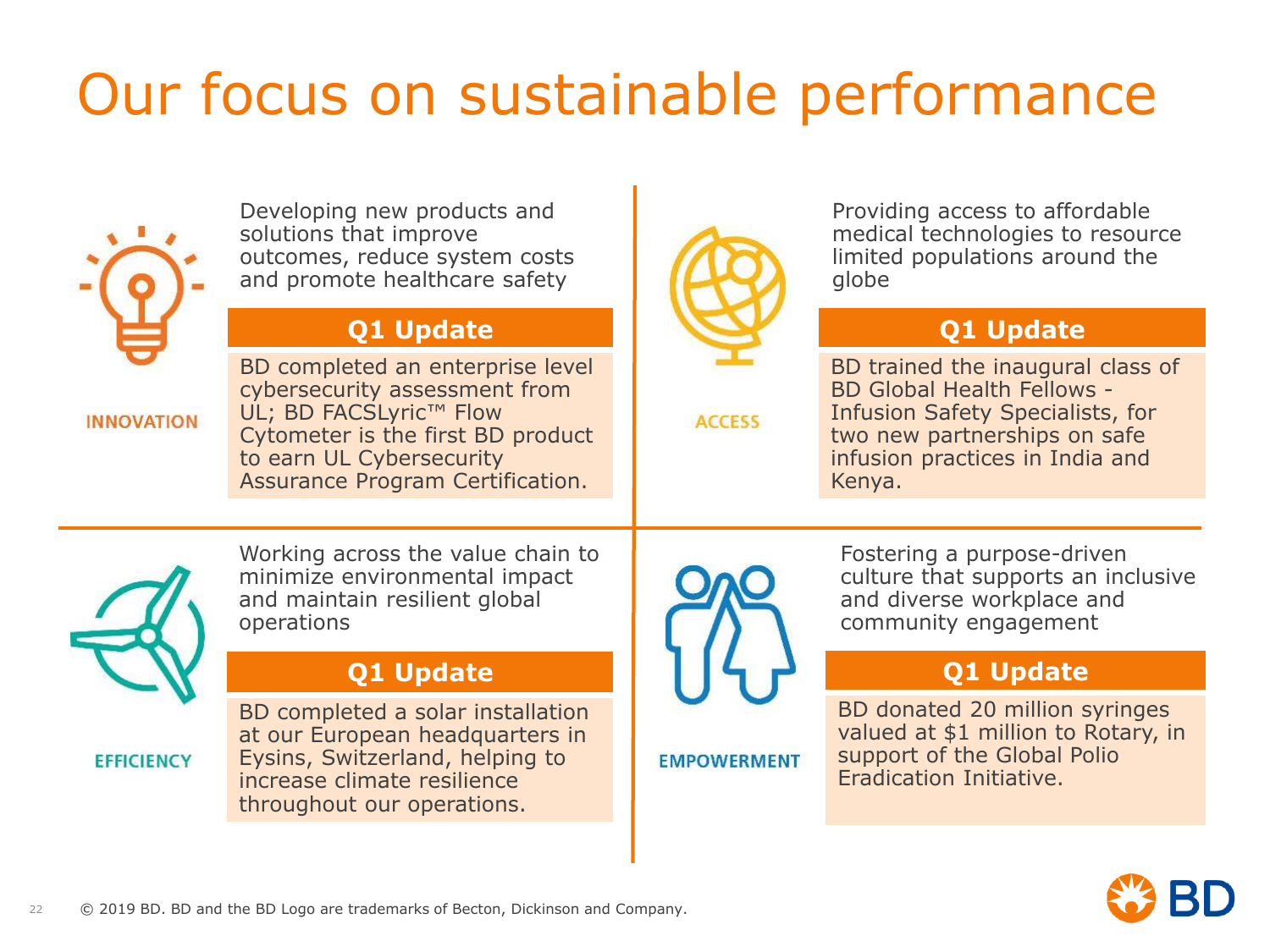#### Q1 FY 2019 & Q1 FY 2018 Adjustment Reconciliations **Three Months Ended December 31, 2018**

|                                                                  |   |                          |    |                     |                                                                        |        |                    |                       |  | Other                    |   |             |               |        |         |        |           |                          |                |          |           |
|------------------------------------------------------------------|---|--------------------------|----|---------------------|------------------------------------------------------------------------|--------|--------------------|-----------------------|--|--------------------------|---|-------------|---------------|--------|---------|--------|-----------|--------------------------|----------------|----------|-----------|
|                                                                  |   |                          |    |                     | Selling and<br><b>Acquisitions</b><br><b>Research and</b><br>Operating |        |                    |                       |  |                          |   |             | Interest      | Other  |         | Income |           |                          | <b>Diluted</b> |          |           |
|                                                                  |   |                          |    |                     | Administrative                                                         |        | <b>Development</b> | and Other             |  | (Income)                 |   | Operating   |               | Income | Income. |        | Tax       |                          | Net            | Earnings |           |
|                                                                  |   | <b>Revenues</b>          |    | <b>Gross Profit</b> | Expense                                                                |        | Expense            | <b>Restructurings</b> |  | Expense                  |   | Income      | (Expense) Net |        | Net     |        | Provision |                          | Income         |          | per Share |
| Reported \$ for Three Months Ended December 31, 2018             |   | 4,160                    | -S | 1,974               | 1,073                                                                  |        | 258                | 91                    |  | (335)                    |   | 888         |               | (183)  |         | 10     |           | 115                      | 599            |          | 2.05      |
|                                                                  |   |                          |    |                     |                                                                        |        |                    |                       |  |                          | s |             |               |        |         |        |           |                          |                |          |           |
| Reported % of Revenues                                           |   |                          |    | 47.4%               | 25.8%                                                                  |        | 6.2%               |                       |  |                          |   | 21.3%       |               |        |         |        |           |                          | 14.4%          |          |           |
| Reported effective tax rate                                      |   |                          |    |                     |                                                                        |        |                    |                       |  |                          |   |             |               |        |         |        |           | 16.1%                    |                |          |           |
| <b>Specified items:</b>                                          |   |                          |    |                     |                                                                        |        |                    |                       |  |                          |   |             |               |        |         |        |           |                          |                |          |           |
| Purchase accounting adjustments pre-tax (1)                      |   |                          |    | 344                 | (2)                                                                    |        |                    |                       |  | $\sim$                   |   | 346         |               | (1)    |         | 34     |           |                          | 379            |          | 1.38      |
| Restructuring costs pre-tax <sup>(2)</sup>                       |   | $\overline{\phantom{a}}$ |    | $\sim$              |                                                                        | $\sim$ | $\sim$             | (41)                  |  | $\sim$                   |   | 41          |               |        |         |        |           | $\overline{\phantom{a}}$ | 41             |          | 0.15      |
| Integration costs pre-tax <sup>(2)</sup>                         |   |                          |    | 24                  |                                                                        | $\sim$ | $\sim$             | (49)                  |  | $\sim$                   |   | 73          |               |        |         |        |           | $\overline{\phantom{a}}$ | 73             |          | 0.27      |
| Transaction costs pre-tax <sup>(2)</sup>                         |   | $\overline{\phantom{a}}$ |    | $\sim$              |                                                                        |        | $\sim$             | (1)                   |  | $\overline{\phantom{a}}$ |   |             |               |        |         |        |           |                          |                |          |           |
| European Regulatory Initiatives <sup>(3)</sup>                   |   |                          |    | $\sim$<br>∠         |                                                                        |        | (3)                | $\sim$                |  |                          |   | 5           |               | $\sim$ |         |        |           | $\overline{\phantom{a}}$ |                |          | 0.02      |
| Net impact of gain on sale of business <sup>(4)</sup>            |   |                          |    | $\sim$              |                                                                        |        | $\sim$             |                       |  | 335                      |   | (335)       |               | $\sim$ |         |        |           | $\overline{\phantom{a}}$ | (335)          |          | (1.22)    |
| Impact of tax reform and income tax benefit of special items (5) |   |                          |    |                     |                                                                        |        | $\sim$             |                       |  | $\sim$                   |   | <b>1999</b> |               |        |         |        |           | (17)                     | 17             |          | 0.06      |
| Adjusted \$ for Three Months Ended December 31, 2018             | A | 4.160                    | s. | 2.344               | 1.071                                                                  |        | 255                |                       |  |                          |   | 1,018       |               | (184)  |         | 44     |           | 98                       | 779            |          | 2.70      |
| Adjusted % of Adjusted Revenues                                  |   |                          |    | 56.3%               | 25.7%                                                                  |        | 6.1%               |                       |  |                          |   | 24.5%       |               |        | - 5     |        |           |                          | 18.7%          |          |           |
| Adjusted effective tax rate                                      |   |                          |    |                     |                                                                        |        |                    |                       |  |                          |   |             |               |        |         |        |           | 11.2%                    |                |          |           |
|                                                                  |   |                          |    |                     |                                                                        |        |                    |                       |  |                          |   |             |               |        |         |        |           |                          |                |          |           |

|                                                                  |                |     |                 |                    |                     |                                                 |            |                    | Three Months Ended December 31, 2017                          |                                                           |                          |        |                                                  |                    |                     |              |                                     |           |                         |              |                            |               |                |              |                                         |
|------------------------------------------------------------------|----------------|-----|-----------------|--------------------|---------------------|-------------------------------------------------|------------|--------------------|---------------------------------------------------------------|-----------------------------------------------------------|--------------------------|--------|--------------------------------------------------|--------------------|---------------------|--------------|-------------------------------------|-----------|-------------------------|--------------|----------------------------|---------------|----------------|--------------|-----------------------------------------|
|                                                                  |                |     | <b>Revenues</b> |                    | <b>Gross Profit</b> | Selling and<br>Administrative<br><b>Expense</b> |            |                    | Research and<br><b>Development</b><br>Expense                 | <b>Acquisitions</b><br>and Other<br><b>Restructurings</b> |                          |        | Other<br>Operating<br>(Income)<br><b>Expense</b> |                    | Operating<br>Income |              | Interest<br>Income<br>(Expense) Net |           | Other<br>Income.<br>Net |              | Income<br>Tax<br>Provision | Net<br>Income |                |              | <b>Diluted</b><br>Earnings<br>per Share |
| Reported \$ for Three Months Ended December 31, 2017             |                |     | 3,080           | $\hat{\mathbf{x}}$ | 1,553               | $\hat{\mathbf{z}}$                              | 773        |                    | 191                                                           | $\mathbf{s}$                                              | 354                      | $\sim$ |                                                  | - \$               | 235                 | $\mathbf{s}$ | (114)                               |           | (16)                    | - \$         | 241                        | - \$          | (136)          | $\mathbf{s}$ | (0.76)                                  |
| Reported % of Revenues<br>Reported effective tax rate            |                |     |                 |                    | 50.4%               |                                                 | 25.1%      |                    | 6.2%                                                          |                                                           |                          |        |                                                  |                    | 7.6%                |              |                                     |           |                         |              | 230.0%                     |               | $-4.4%$        |              |                                         |
| <b>Specified items:</b>                                          |                |     |                 |                    |                     |                                                 |            |                    |                                                               |                                                           |                          |        |                                                  |                    |                     |              |                                     |           |                         |              |                            |               |                |              |                                         |
| Purchase accounting adjustments pre-tax <sup>(1)</sup>           |                |     | $\sim$          |                    | 133                 |                                                 | (1)        |                    |                                                               |                                                           |                          |        | $\overline{\phantom{a}}$                         |                    | 135                 |              | (1)                                 |           |                         |              | $\overline{\phantom{a}}$   |               | 135            |              | 0.59                                    |
| Restructuring costs pre-tax (2)                                  |                |     |                 |                    |                     |                                                 |            |                    |                                                               |                                                           | (236)                    |        | $\overline{\phantom{a}}$                         |                    | 236                 |              |                                     |           |                         |              | $\overline{\phantom{a}}$   |               | 236            |              | 1.03                                    |
| Integration costs pre-tax <sup>(2)</sup>                         |                |     |                 |                    |                     |                                                 |            |                    | $\sim$                                                        |                                                           | (74)                     |        | $\sim$                                           |                    | 74                  |              |                                     |           |                         |              | $\overline{\phantom{a}}$   |               | 74             |              | 0.32                                    |
| Transaction costs pre-tax (2)                                    |                |     |                 |                    |                     |                                                 |            |                    | $\sim$                                                        |                                                           | (44)                     |        | $\sim$                                           |                    | 44                  |              |                                     |           |                         |              | $\sim$                     |               | 44             |              | 0.19                                    |
| Financing impacts pre-tax <sup>(6)</sup>                         |                |     |                 |                    |                     |                                                 | $\sim$     |                    | $\sim$                                                        |                                                           | $\sim$                   |        | $\overline{\phantom{a}}$                         |                    | $\sim$              |              | 50                                  |           | $\sim$                  |              | $\overline{\phantom{a}}$   |               | 50             |              | 0.22                                    |
| Hurricane recovery costs                                         |                |     |                 |                    | 6                   |                                                 | (1)        |                    | $\sim$                                                        |                                                           | $\sim$                   |        |                                                  |                    | $\overline{7}$      |              |                                     |           |                         |              | $\overline{\phantom{a}}$   |               | $\overline{7}$ |              | 0.03                                    |
| Dilutive impact <sup>(7)</sup>                                   |                |     |                 |                    |                     |                                                 | $\sim$     |                    | . .                                                           |                                                           |                          |        |                                                  |                    | $\sim$              |              |                                     |           | $\sim$                  |              | $\overline{\phantom{a}}$   |               |                |              | 0.28                                    |
| Impact of tax reform and income tax benefit of special items (5) |                |     |                 |                    |                     |                                                 | $\sim$     |                    |                                                               |                                                           |                          |        | $\overline{\phantom{a}}$                         |                    | ٠                   |              |                                     |           | $\sim$                  |              | (135)                      |               | 135            |              | 0.59                                    |
| Adjusted \$ for Three Months Ended December 31, 2017             | в              |     | 3.080           | $\hat{\mathbf{x}}$ | 1.692               | $\hat{\mathbf{z}}$                              | 771        | $\hat{\mathbf{z}}$ | 191                                                           | $\hat{\mathbf{z}}$                                        | $\sim$                   |        | $\sim$                                           | $\hat{\mathbf{z}}$ | 730                 | $\mathbf{s}$ | $(65)$ \$                           |           | (15)                    | - \$         | 107                        |               | 544            | $\bullet$    | 2.48                                    |
| <b>Adiusted % of Revenues</b><br>Adiusted effective tax rate     |                |     |                 |                    | 54.9%               |                                                 | 25.0%      |                    | 6.2%                                                          |                                                           |                          |        |                                                  |                    | 23.7%               |              |                                     |           |                         |              | 16.4%                      |               | 17.7%          |              |                                         |
|                                                                  |                |     |                 |                    |                     |                                                 |            |                    | Three Months Ended December 31, 2018 versus December 31, 2017 |                                                           |                          |        |                                                  |                    |                     |              |                                     |           |                         |              |                            |               |                |              |                                         |
| <b>Adjusted \$ change</b>                                        | $C = A - B$ \$ |     | 1.080           | -S                 | 652                 | - S                                             | (300)      |                    | (64)                                                          |                                                           | $\overline{\phantom{a}}$ | -S     | . .                                              | $\mathbf{s}$       | 288                 | - \$         | (120)                               | -S        | 59                      | - \$         | $\mathbf{R}$               | - \$          | 235            | s.           | 0.22                                    |
| Adjusted % change                                                | $D = C/B$      |     | 35.1%           |                    | 38.5%               |                                                 | $(39.0\%)$ |                    | (33.3%)                                                       |                                                           | $\overline{a}$           |        | . .                                              |                    | 39.4%               |              | $(184.2\%)$                         |           | 393.9%                  |              | 7.9%                       |               | 43.3%          |              | 8.9%                                    |
| Foreign currency translation impact                              | Е              | - 5 | $(62)$ \$       |                    | (72)                | $\mathbf{s}$                                    | 17         |                    | $\mathbf{1}$                                                  | $\mathbf{s}$                                              | $\sim$                   |        |                                                  | $\mathbf{s}$       | $(54)$ \$           |              | $\sim$                              | $\bullet$ | $\overline{ }$          | $\mathbf{s}$ | $\overline{7}$             | - \$          | (41)           | <b>S</b>     | (0.15)                                  |
|                                                                  |                |     |                 |                    |                     |                                                 |            |                    |                                                               |                                                           |                          |        |                                                  |                    |                     |              |                                     |           |                         |              |                            |               |                |              |                                         |
| Adjusted foreign currency neutral \$ change                      | $F=C-E$ \$     |     | 1,142           | -S                 | 723                 | - \$                                            | (317)      | - \$               | (64)                                                          | - \$                                                      | $\sim$                   | - 5    |                                                  | - \$               | 342                 | - \$         | (120)                               | - 5       | 52                      | - \$         |                            | \$            | 276            | - \$         | 0.37                                    |
| Adjusted foreign currency neutral % change                       | $G = F/B$      |     | 37.1%           |                    | 42.8%               |                                                 | $(41.1\%)$ |                    | (33.7%)                                                       |                                                           | $\overline{\phantom{a}}$ |        |                                                  |                    | 46.9%               |              | $(184.2\%)$                         |           | 350.2%                  |              | 1.3%                       |               | 50.8%          |              | 14.9%                                   |
|                                                                  |                |     |                 |                    |                     |                                                 |            |                    |                                                               |                                                           |                          |        |                                                  |                    |                     |              |                                     |           |                         |              |                            |               |                |              |                                         |

<sup>(1)</sup> Includes adjustments related to the purchase accounting for acquisitions impacting identified intangible assets and valuation of fixed assets and debt.

 $(2)$  Represents restructuring, integration and transaction costs associated with acquisitions.

(3) Represents initial costs required to develop processes and systems to comply with emerging regulations such as the European Union Medical Device Regulation ("EUMDR") and General Data Protection Regulation ("GDPR").

(4) Represents the pre-tax gain recognized during the period related to BD's sale of its Advanced Bioprocessing business.

 $^{(5)}$  The amounts for the three months ended December 31, 2018 and 2017 reflect additional tax expense, net, of \$51 million and \$270 million, respectively, relating to new U.S. tax legislation.

(6) Represents financing impacts associated with the Bard acquisition.

(7) Represents the dilutive impact of BD shares issued in May 2017, in anticipation of the Bard acquisition and BD shares issued as consideration transferred to acquire Bard. The adjusted diluted average shares outstanding

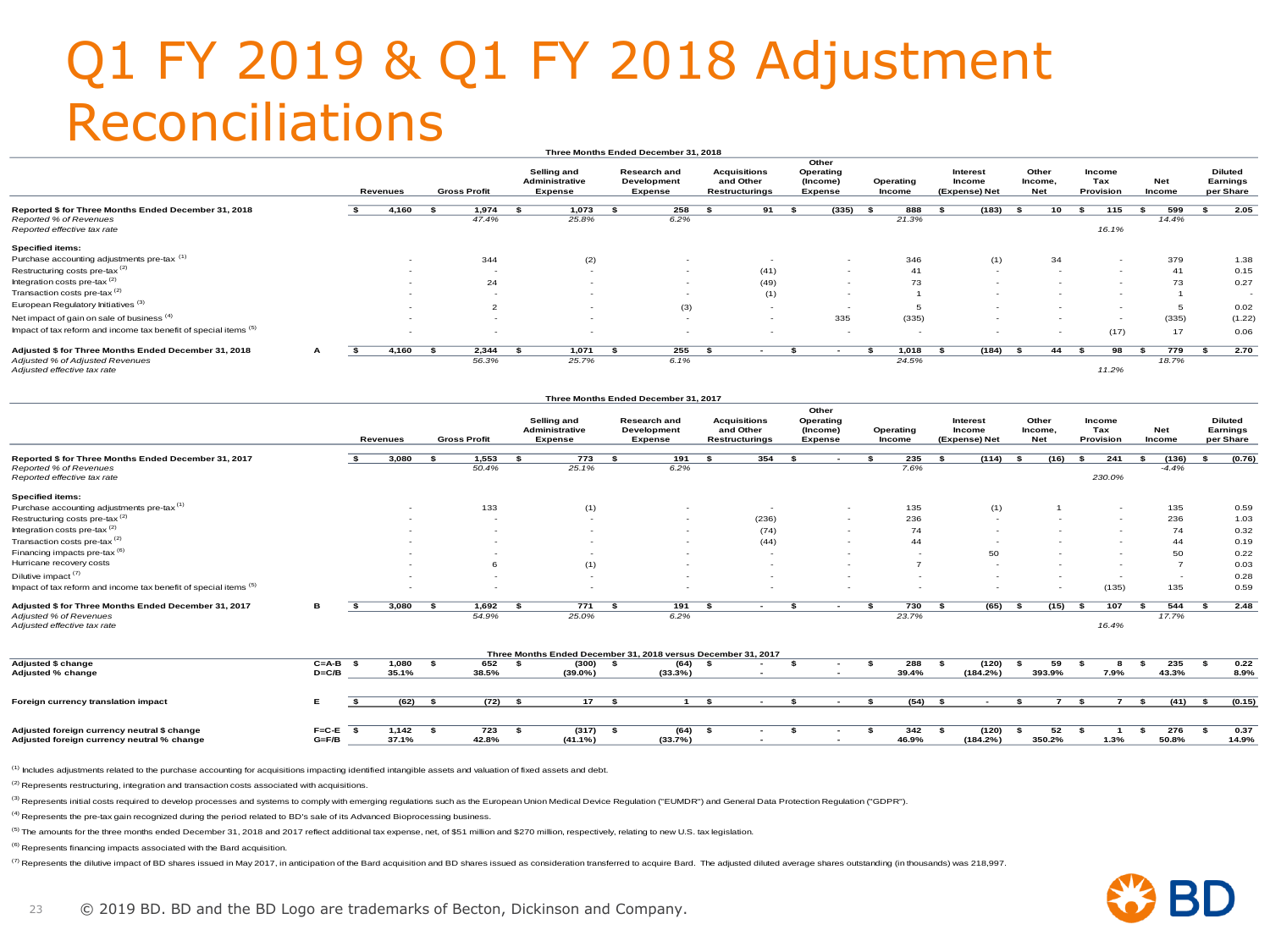### Q1 FY 2019 Reconciliation of Reported Diluted EPS to Adjusted Diluted EPS

|                                                                                                                      | Three Months Ended December 31. |        |    |           |               |        |    |                                    |               |                                          |          |                                            |  |
|----------------------------------------------------------------------------------------------------------------------|---------------------------------|--------|----|-----------|---------------|--------|----|------------------------------------|---------------|------------------------------------------|----------|--------------------------------------------|--|
|                                                                                                                      | 2018                            |        |    | 2017      |               | Growth |    | Foreign<br>Currency<br>Translation |               | Foreign<br>Currency<br>Neutral<br>Growth | Growth % | Foreign<br>Currency<br>Neutral<br>Growth % |  |
| Reported Diluted Earnings (Loss) per Share                                                                           |                                 | 2.05   |    | \$ (0.76) | <sup>\$</sup> | 2.81   |    | (0.14)                             | <sup>S</sup>  | 2.95                                     | 369.7%   | 388.2%                                     |  |
| Purchase accounting adjustments (\$379 million and \$135 million pre-tax, respectively) (1)                          |                                 | 1.38   |    | 0.59      |               |        |    |                                    |               |                                          |          |                                            |  |
| Restructuring costs (\$41 million and \$236 million pre-tax, respectively) $(2)$                                     |                                 | 0.15   |    | 1.03      |               |        |    |                                    |               |                                          |          |                                            |  |
| Integration costs (\$73 million and \$74 million pre-tax, respectively) <sup>(2)</sup>                               |                                 | 0.27   |    | 0.32      |               |        |    |                                    |               |                                          |          |                                            |  |
| European regulatory initiative-related costs $(\$5$ million pre-tax) $(3)$                                           |                                 | 0.02   |    |           |               |        |    |                                    |               |                                          |          |                                            |  |
| Transaction costs (\$1 million and \$44 million pre-tax, respectively) $(2)$                                         |                                 |        |    | 0.19      |               |        |    |                                    |               |                                          |          |                                            |  |
| Net impact of gain on sale of business $(\$(335)$ million pre-tax) <sup>(4)</sup>                                    |                                 | (1.22) |    |           |               |        |    |                                    |               |                                          |          |                                            |  |
| Financing impacts $(\$50$ million pre-tax) $(5)$                                                                     |                                 |        |    | 0.22      |               |        |    |                                    |               |                                          |          |                                            |  |
| Hurricane recovery costs (\$7 million pre-tax)                                                                       |                                 | $\sim$ |    | 0.03      |               |        |    |                                    |               |                                          |          |                                            |  |
| Dilutive impact $(6)$                                                                                                |                                 |        |    | 0.28      |               |        |    |                                    |               |                                          |          |                                            |  |
| Impact of tax reform and income tax benefit of special items (\$17 million and \$135 million,<br>respectively) $(7)$ |                                 | 0.06   |    | 0.59      |               |        |    |                                    |               |                                          |          |                                            |  |
| Adjusted Diluted Earnings per Share                                                                                  |                                 | 2.70   | Ъ. | 2.48      | S.            | 0.22   | £. | (0.15)                             | <sup>\$</sup> | 0.37                                     | 8.9%     | 14.9%                                      |  |

(1) Includes adjustments related to the purchase accounting for acquisitions impacting identified intangible assets and valuation of fixed assets and debt.

(2) Represents restructuring, integration and transaction costs associated with acquisitions.

(3) Represents initial costs required to develop processes and systems to comply with emerging regulations such as the European Union Medical Device Regulation ("EUMDR") and General Data Protection Regulation ("GDPR").

- (4) Represents the pre-tax gain recognized during the period related to BD's sale of its Advanced Bioprocessing business.
- (5) Represents financing impacts associated with the Bard acquisition.
- (6) Represents the dilutive impact of BD shares issued in May 2017, in anticipation of the Bard acquisition and BD shares issued as consideration transferred to acquire Bard. The adjusted diluted average shares outstanding (in thousands) was 218,997.

(7) The amounts for the three months ended December 31, 2018 and 2017 reflect additional tax expense, net, of \$51 million and \$270 million, respectively, relating to new U.S. tax legislation.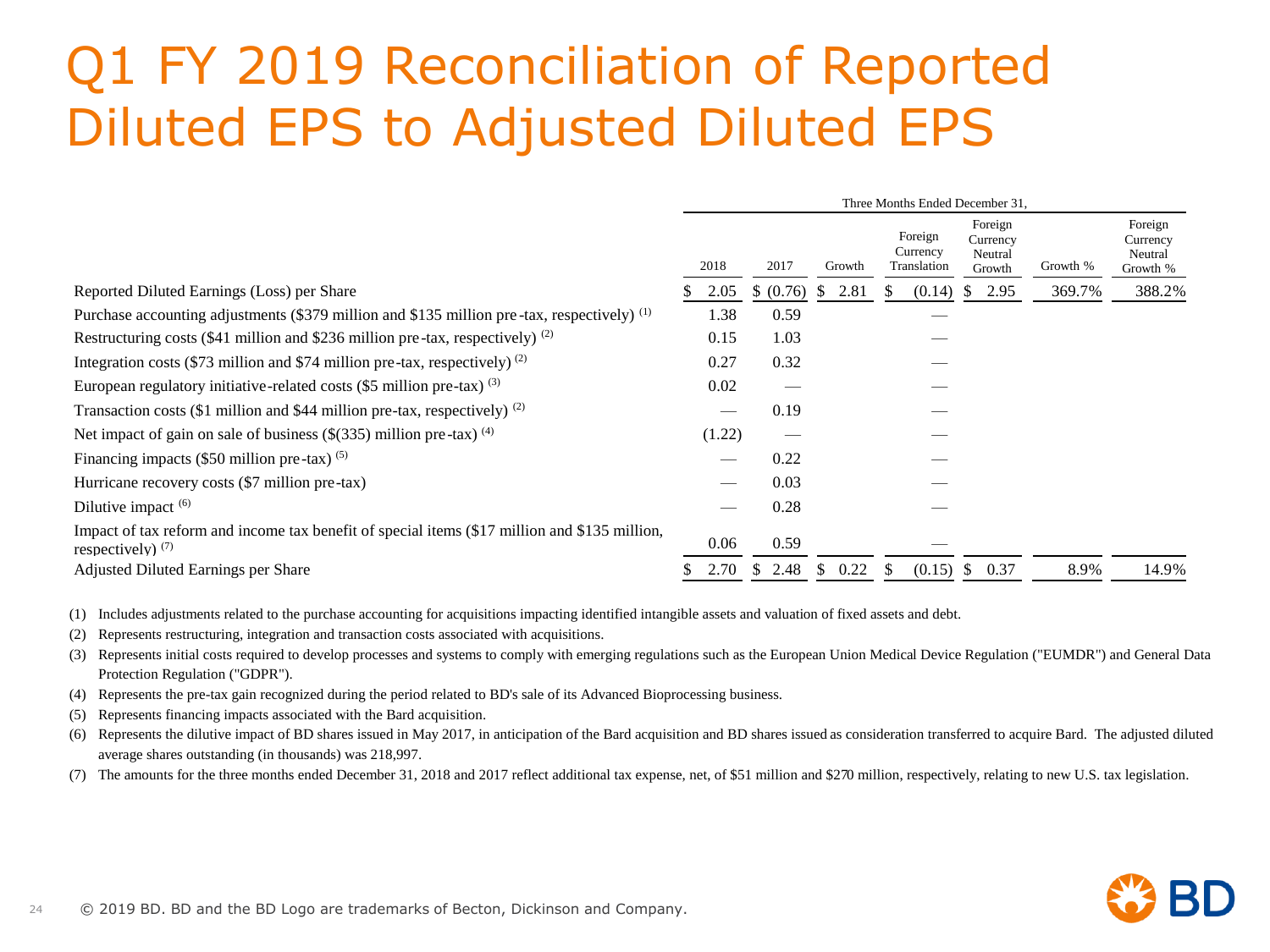### FY 2018 & FY2017 Reconciliation of Reported Diluted EPS to Adjusted Diluted EPS

|                                                                                                                                   | Twelve Months Ended September 30, |        |          |                                    |        |                                          |        |            |                                            |  |
|-----------------------------------------------------------------------------------------------------------------------------------|-----------------------------------|--------|----------|------------------------------------|--------|------------------------------------------|--------|------------|--------------------------------------------|--|
|                                                                                                                                   | 2018<br>2017                      |        | Growth   | Foreign<br>Currency<br>Translation |        | Foreign<br>Currency<br>Neutral<br>Growth |        | Growth %   | Foreign<br>Currency<br>Neutral<br>Growth % |  |
| Reported Diluted Earnings per Share                                                                                               | 0.60<br>S.                        | \$4.60 | \$(4.00) | s                                  | 0.32   |                                          | (4.32) | $(87.0)\%$ | (93.9)%                                    |  |
| Purchase accounting adjustments (\$1.733 billion and \$491 million pre-tax, respectively) <sup>(1)</sup>                          | 6.55                              | 2.20   |          |                                    | 0.01   |                                          |        |            |                                            |  |
| Restructuring costs (\$344 million and \$85 million pre-tax, respectively) <sup>(2)</sup>                                         | 1.30                              | 0.38   |          |                                    | 0.01   |                                          |        |            |                                            |  |
| Integration costs (\$344 million and \$237 million pre-tax, respectively) $^{(2)}$                                                | 1.30                              | 1.06   |          |                                    | 0.01   |                                          |        |            |                                            |  |
| Transaction costs (\$56 million and \$39 million pre-tax, respectively) (3)                                                       | 0.21                              | 0.17   |          |                                    |        |                                          |        |            |                                            |  |
| Financing impacts (\$49 million and \$131 million pre-tax, respectively) $(4)$                                                    | 0.19                              | 0.58   |          |                                    |        |                                          |        |            |                                            |  |
| Hurricane recovery costs (\$17 million pre-tax)                                                                                   | 0.07                              |        |          |                                    |        |                                          |        |            |                                            |  |
| Losses on debt extinguishment (\$16 million and \$73 million pre-tax, respectively) <sup>(5)</sup>                                | 0.06                              | 0.33   |          |                                    |        |                                          |        |            |                                            |  |
| Net impact of gain on sale of investment and asset impairments $(\$(151)$ million pre-tax) $^{(6)}$                               | (0.57)                            |        |          |                                    | 0.01   |                                          |        |            |                                            |  |
| Lease contract modification-related charge (\$748 million pre-tax) (7)                                                            |                                   | 3.34   |          |                                    |        |                                          |        |            |                                            |  |
| Litigation-related item $(\$(337)$ million pre-tax) $(8)$                                                                         |                                   | (1.51) |          |                                    |        |                                          |        |            |                                            |  |
| Dilutive Impact <sup>(9)</sup>                                                                                                    | 0.30                              | 0.54   |          |                                    |        |                                          |        |            |                                            |  |
| Impact of tax reform and income tax benefit of special items (\$265 million and \$(495) million,<br>respectively) <sup>(10)</sup> | 1.00                              | (2.21) |          |                                    | (0.01) |                                          |        |            |                                            |  |
| Adjusted Diluted Earnings per Share                                                                                               | \$11.01                           | \$9.48 | \$1.53   |                                    | 0.36   |                                          | 1.17   | 16.1%      | 12.3%                                      |  |

(1) Includes adjustments related to the purchase accounting for acquisitions impacting identified intangible assets and valuation of fixed assets and debt. The amount in 2018 also included a fair value step-up adjustment of \$478 million recorded relative to Bard's inventory on the acquisition date.

(2) Represents restructuring and integration costs associated with the Bard and CareFusion acquisitions, as well as restructuring costs associated with other portfolio rationalization initiatives.

(3) Represents transaction costs primarily associated with the Bard acquisition.

(4) Represents financing impacts associated with the Bard acquisition.

(5) Represents losses recognized upon the extinguishment of certain long-term senior notes.

(6) Represents the net amount recognized in the period related to BD's sale of its non-controlling interest in Vyaire Medical, partially offset by \$81 million of charges recorded to write down the carrying value of certain intangible and other assets in the Biosciences unit as well as \$58 million of charges to write down the value of fixed assets primarily in the Diabetes Care unit.

(7) Represents a non-cash charge resulting from a modification to our dispensing equipment lease contracts with customers.

(8) Represents the reversal of certain reserves related to an appellate court decision which, among other things, reversed an unfavorable antitrust judgment in the RTI case.

(9) Represents the dilutive impact of BD shares issued in May 2017, in anticipation of the Bard acquisition and BD shares issued as consideration transferred to acquire Bard. The adjusted diluted average shares outstanding (in thousands) was 260,758.

(10) Includes additional tax expense, net, of \$640 million relating to new U.S. tax legislation.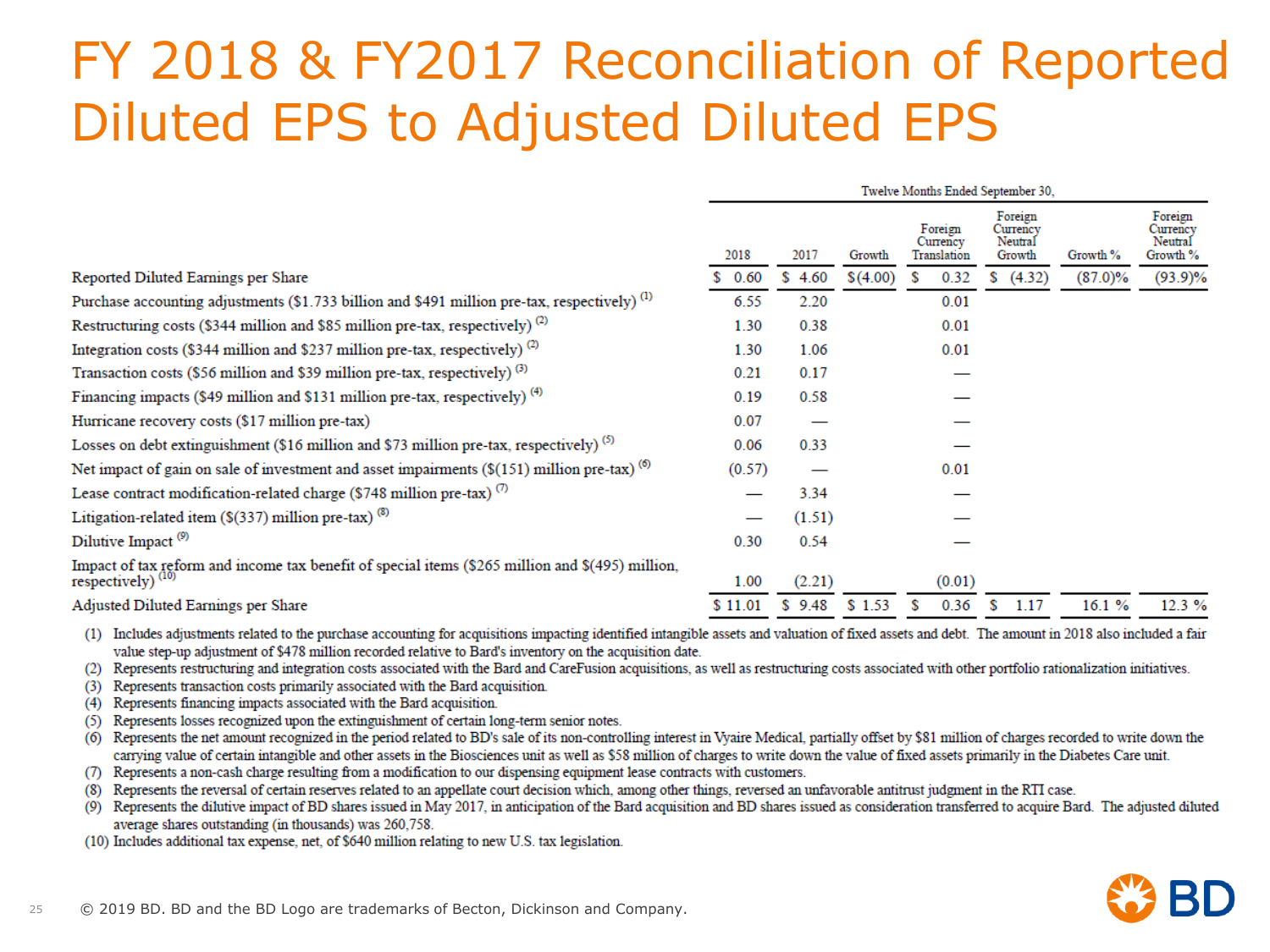### FY 2019 Reconciliation – FX Impact Emerging, Developed Markets & China

|                                 | <b>BD</b>        | B<br><b>Divestiture</b>  | $C = A + B$        | D.<br><b>BD</b>      | F.                  | Intercompany             | G<br>Divestiture   | $H=D+E+F+G$        | l=(A-D)/D        |                  | $K=(C-H-J)/H$   |
|---------------------------------|------------------|--------------------------|--------------------|----------------------|---------------------|--------------------------|--------------------|--------------------|------------------|------------------|-----------------|
|                                 | Reported<br>2018 | Adjustments<br>(a)       | Comparable<br>2018 | Reported (b)<br>2017 | Bard Q1 (c)<br>2017 | Adjustment<br>(d)        | Adjustments<br>(a) | Comparable<br>2017 | % Rptd<br>Change | FX Impact<br>(e) | FXN %<br>Change |
| Three Months Ended December 31, |                  |                          |                    |                      |                     |                          |                    |                    |                  |                  |                 |
| <b>DEVELOPED MARKETS</b>        | 3,528            | (8)                      | 3,520              | 2,572                | 848                 | (3)                      | (30)               | 3,388              | 37.1             | (28)             | 4.7             |
| <b>EMERGING MARKETS</b>         | 633              | (1)                      | 632                | 508                  | 119                 | $\overline{\phantom{a}}$ | (3)                | 624                | 24.7             | (41)             | 7.8             |
| <b>CHINA</b>                    | 275              | $\overline{\phantom{0}}$ | 275                | 180                  | 72                  | ٠                        | (1)                | 251                | 52.2             | (10)             | 13.3            |
|                                 |                  |                          |                    |                      |                     |                          |                    |                    |                  |                  |                 |
|                                 |                  |                          |                    |                      |                     |                          |                    |                    |                  |                  |                 |

#### **Footnote Explanations**

(a) The amounts for the quarters ended December 31, 2018 and 2017 include adjustments for BD's divestiture of its Advanced Bioprocessing business. The amounts for the quarter ended December 31, 2017 also include adjustments for BD's divestitures of its soft tissue core needle biopsy product line and Bard's divestiture of its Aspira® product line.

- (b) Reflects a reclassification of \$183 million associated with the movement, effective on January 1, 2018, of certain product offerings from the Medical segment to the Interventional
- (c) Amounts represent revenues for the quarter ended December 31, 2017.
- (d) Represents the elimination of revenues from the Medication Delivery Solutions unit which BD previously recognized from Bard as third-party revenues and that would be treated as intercompany revenues in the current-year period.
- (e) Under U.S. generally accepted accounting principles and as a result of Argentina's highly inflationary economy, the functional currency of the Company's operations in Argentina was the U.S. dollar for the quarter ended December 31, 2018. The total foreign currency translation impact above includes \$7 million that was calculated by comparing local currency revenues in Argentina for the quarter ended December 31, 2018, translated using the prior-period exchange rate, to the reported U.S. dollar revenues for this same period.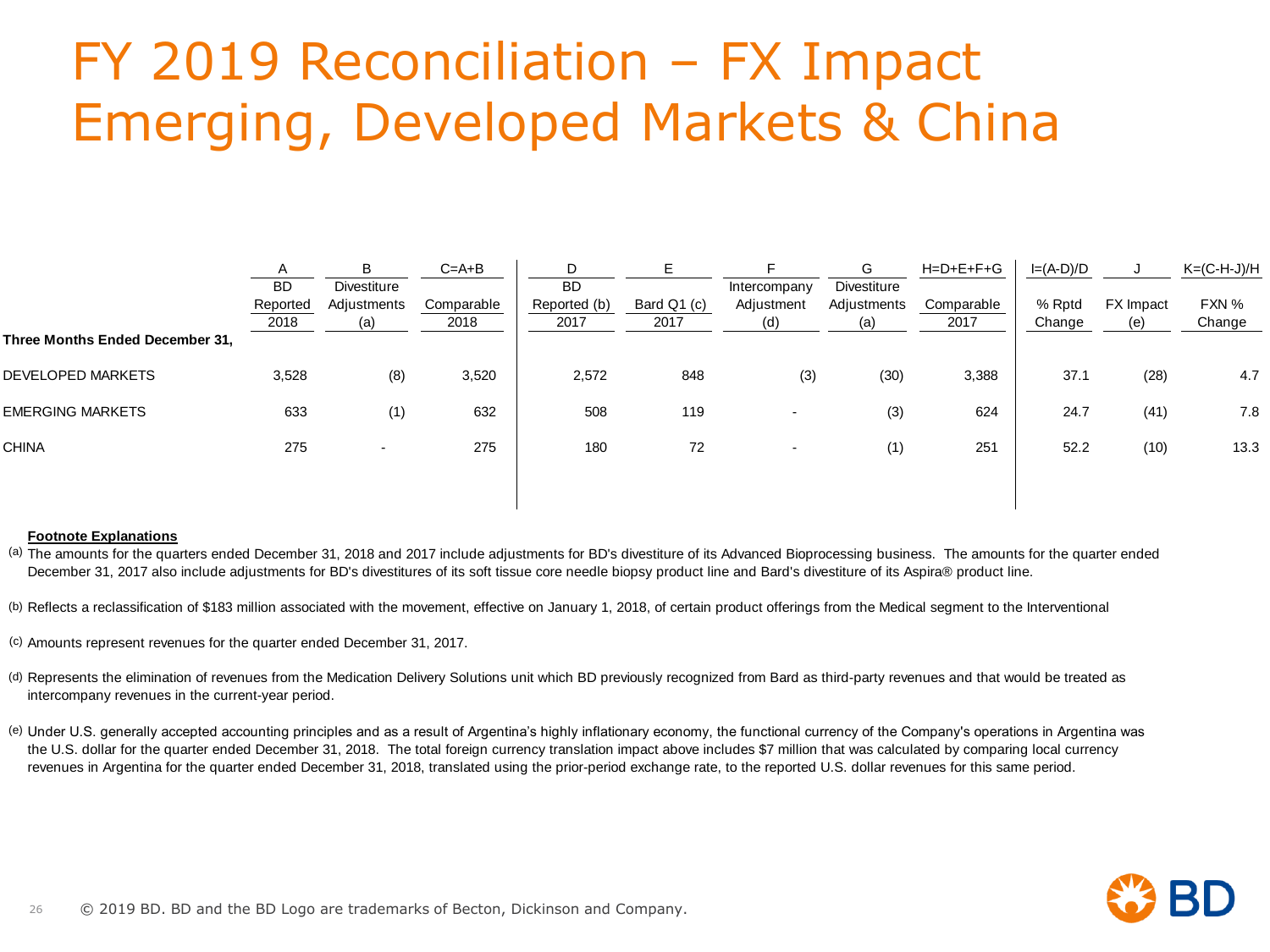### FY 2019 Revenue Outlook Reconciliation

|                                              |    |                      |                |          |                |          |                |          |                | <b>BD Including Bard</b>           |                            |           |                |
|----------------------------------------------|----|----------------------|----------------|----------|----------------|----------|----------------|----------|----------------|------------------------------------|----------------------------|-----------|----------------|
|                                              |    | Q1<br>Q <sub>2</sub> |                | Q3       |                |          | Q4             |          |                | FY2018                             | FY2019 Outlook             |           |                |
|                                              |    | Revenues             |                | Revenues |                | Revenues |                | Revenues |                | Revenues                           | % Change                   | FX Impact | % Change FXN   |
| <b>BDX Revenue</b>                           |    | 3,080                | \$             | 4,222    | \$             | 4,278    | \$             | 4,402    | \$             | 15,983                             | 8.5% to 9.5%               | $-2.0$    | 10.5% to 11.5% |
| <b>Comparable Revenue Growth</b>             |    |                      |                |          |                |          |                |          |                |                                    |                            |           |                |
|                                              |    |                      |                |          |                |          |                |          |                | <b>BD</b> Including<br><b>Bard</b> |                            |           |                |
|                                              |    |                      |                |          |                |          |                |          |                | FY2018                             | FY2019 Outlook             |           |                |
|                                              |    |                      |                |          |                |          |                |          |                | Revenues                           | % Change FXN<br>Comparable |           |                |
| <b>BDX As Reported Revenue</b>               | \$ | 3,080                | $\mathfrak{L}$ | 4,222    | \$             | 4,278    | $\mathbf{s}$   | 4,402    | \$             | 15,983                             |                            |           |                |
| Bard Q1                                      |    | 968                  |                | 0        |                | $\Omega$ |                | 0        |                | 968                                |                            |           |                |
| Intercompany Adjustment                      |    | (3)                  |                | 0        |                | 0        |                | 0        |                | (3)                                |                            |           |                |
| Divestiture Adjustment (1) (2)               |    | (33)                 |                | (27)     |                | (35)     |                | (29)     |                | (124)                              |                            |           |                |
| BDX NewCo Comparable Revenue                 | \$ | 4,012                | \$             | 4,195    | \$             | 4,244    | $\mathfrak{S}$ | 4,373    | $\mathfrak s$  | 16,824                             | 5.0% to 6.0%               |           |                |
|                                              |    |                      |                |          |                |          |                |          |                | FY2018                             | FY2019 Outlook             |           |                |
|                                              |    |                      |                |          |                |          |                |          |                |                                    | % Change FXN               |           |                |
|                                              |    |                      |                |          |                |          |                |          |                | Revenues                           | Comparable                 |           |                |
| BD Medical As Reported Revenue               | \$ | 1,852                | $\mathbf{s}$   | 2,172    | $\mathfrak{S}$ | 2,246    | $\mathbf{s}$   | 2,346    | \$             | 8,616                              |                            |           |                |
| Bard Q1                                      |    | 213                  |                | 0        |                | 0        |                | 0        |                | 213                                |                            |           |                |
| Intercompany Adjustment                      |    | (3)                  |                | 0        |                | 0        |                | 0        |                | (3)                                |                            |           |                |
| <b>BD Medical Comparable Revenue</b>         | \$ | 2,062                | \$             | 2,172    | \$             | 2,246    | \$             | 2,346    | $\mathfrak s$  | 8,826                              | 5.0% to 6.0%               |           |                |
| BD Life Sciences As Reported Revenue         | \$ | 1,045                |                | 1,098    |                | 1,079    |                | 1,108    | \$             | 4,330                              |                            |           |                |
| Divestiture Adjustment (2)                   |    | (20)                 |                | (22)     |                | (35)     |                | (29)     |                | (106)                              |                            |           |                |
| BD Life Sciences NewCo Comparable<br>Revenue |    | 1,025                | $\mathfrak{L}$ | 1,076    | $\mathbf{\$}$  | 1,045    |                | 1,079    | $\mathfrak{L}$ | 4,224                              | 4.0% to 5.0%               |           |                |
| BD Interventional as Reported                | \$ | 183                  |                | 952      |                | 954      |                | 948      | \$             | 3,037                              |                            |           |                |
| Bard Q1                                      |    | 755                  |                | 0        |                | $\Omega$ |                | 0        |                | 755                                |                            |           |                |
| Divestiture Adjustment (1)                   |    | (12)                 |                | (5)      |                | $\Omega$ |                | $\Omega$ |                | (18)                               |                            |           |                |
| BD Interventional Comparable Revenue         | \$ | 925                  | \$             | 947      | \$             | 954      | \$             | 948      | $\mathfrak{S}$ | 3,774                              | 6.0% to 7.0%               |           |                |

FXN - Foreign Currency Neutral

(1) Excludes the impact from the divestitures of BD's soft tissue core needle biopsy product line and Bard's Aspira product line of tunneled home drainage catheters and accessories.

(2) Excludes the impact from the divestiture of BD's Advanced Bioprocessing Business